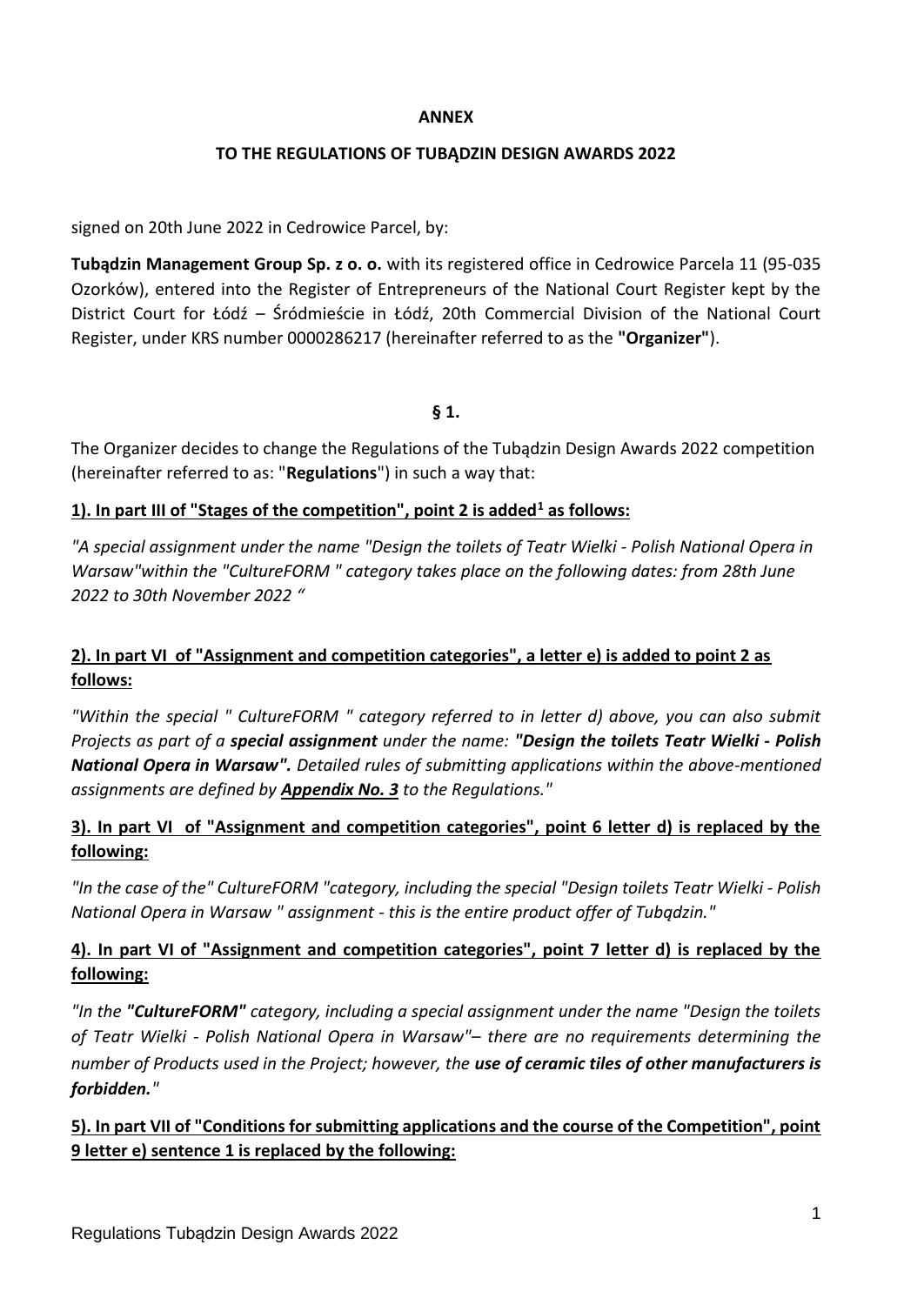*"To submit a Project in the" CultureFORM "category, including as part of a special assignment under the name: "Design the toilets of Teatr Wielki - Polish National Opera in Warsaw", the Participant must have a competition account on the Tubądzin Design Awards online platform."*

# **6). In Part IX of 'Prizes', the following letter f) is added to point 5 as follows:**

*"Notwithstanding the provisions of section 5 (e) above, as part of a special assignment under the name "Design the toilets of Teatr Wielki - Polish National Opera in Warsaw", an additional winner of the assignment is selected. The winner of the special assignment does not participate in the Final of the Competition." Detailed information regarding the prizes awarded to the winner of the aforementioned special assignment is specified in Appendix No. 3 to the Regulations."*

# **7). In part X of "Copyright and protection of personal data", point 16<sup>1</sup>is added as follows:**

*"The winner of a special assignment entitled "Design the toilets of Teatr Wielki - Polish National Opera in Warsaw" within the" CultureFORM " category, in exchange for receiving it, undertakes to transfer to the Organizer and Teatr Wielki - Polish National Opera in Warsaw in writing, but not later than on the date of the Award, the copyrights to the Project, in the fields of use indicated in point 15 above. The above-mentioned winner also undertakes to authorize the Organizer and Teatr Wielki - Polish National Opera in Warsaw to exercise derivative copyrights to the development of the Project and to transfer to the Organizer Teatr Wielki - Polish National Opera in Warsaw the exclusive right*  to authorize the exercise of derivative copyrights. If new fields of use are created in the future, the *Winner will immediately transfer to the Organizer and Teatr Wielki - Polish National Opera in Warsaw proprietary copyrights to the Project for the above-mentioned fields of use. In the case of Group Participants, the obligation referred to above is made by the person completing the Application Form on behalf of the Group Participant, with the proviso that such a person is required to obtain the prior consent of all other Co-authors to submit, on behalf of the Group Participant, the obligation with the above-mentioned content. "*

# **8). In Part XII of 'Appendixes', the following provision is added:**

*"Appendix No. 3 - Principles of a special assignment under the name: "Design the toilets of the Teatr Wielki - Polish National Opera in Warsaw" within the"CultureFORM"category."*

# **§ 2.**

Other provisions of the Regulations remain unchanged.

# **§ 3.**

The Annex shall enter into force after 7 days from the date of publishing the amended Regulations on the Website and sending by the Organiser relevant information about the introduced changes to the e-mail address of the Contest Participants provided in the Application Form. Within 7 days from the date of publishing the amended Regulations on the Website, each participant of the Competition has the right to ask questions and obtain information on the principles of performing a special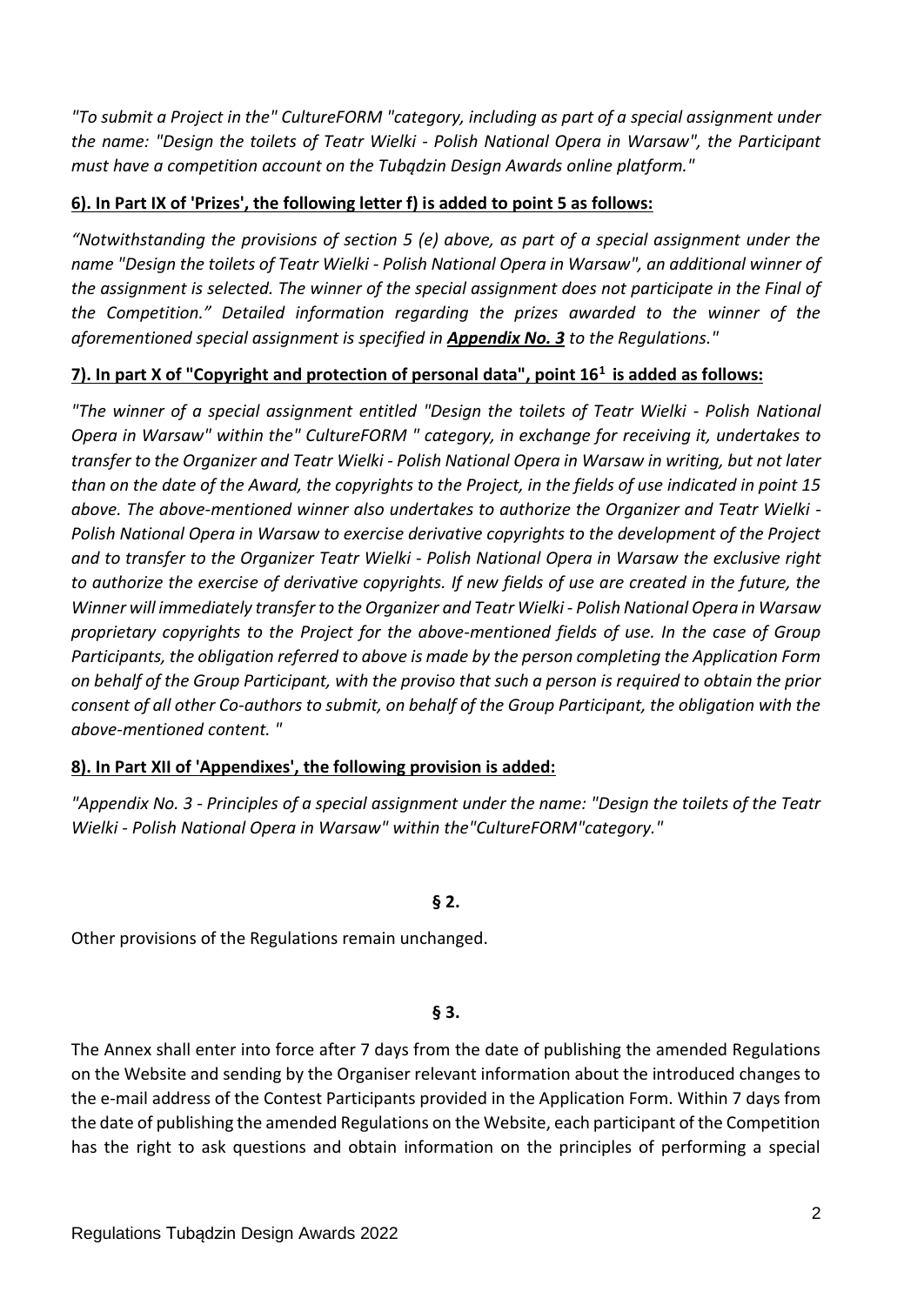assignment under the name: *"Design the toilets of Teatr Wielki - Polish National Opera in Warsaw"*  via e-mail sent to the address [e.kryszkiewicz@tubadzin.pl](mailto:e.kryszkiewicz@tubadzin.pl)

**§ 4.**

The uniform text of the Regulations constitutes **Appendix No. 1** to this Annex.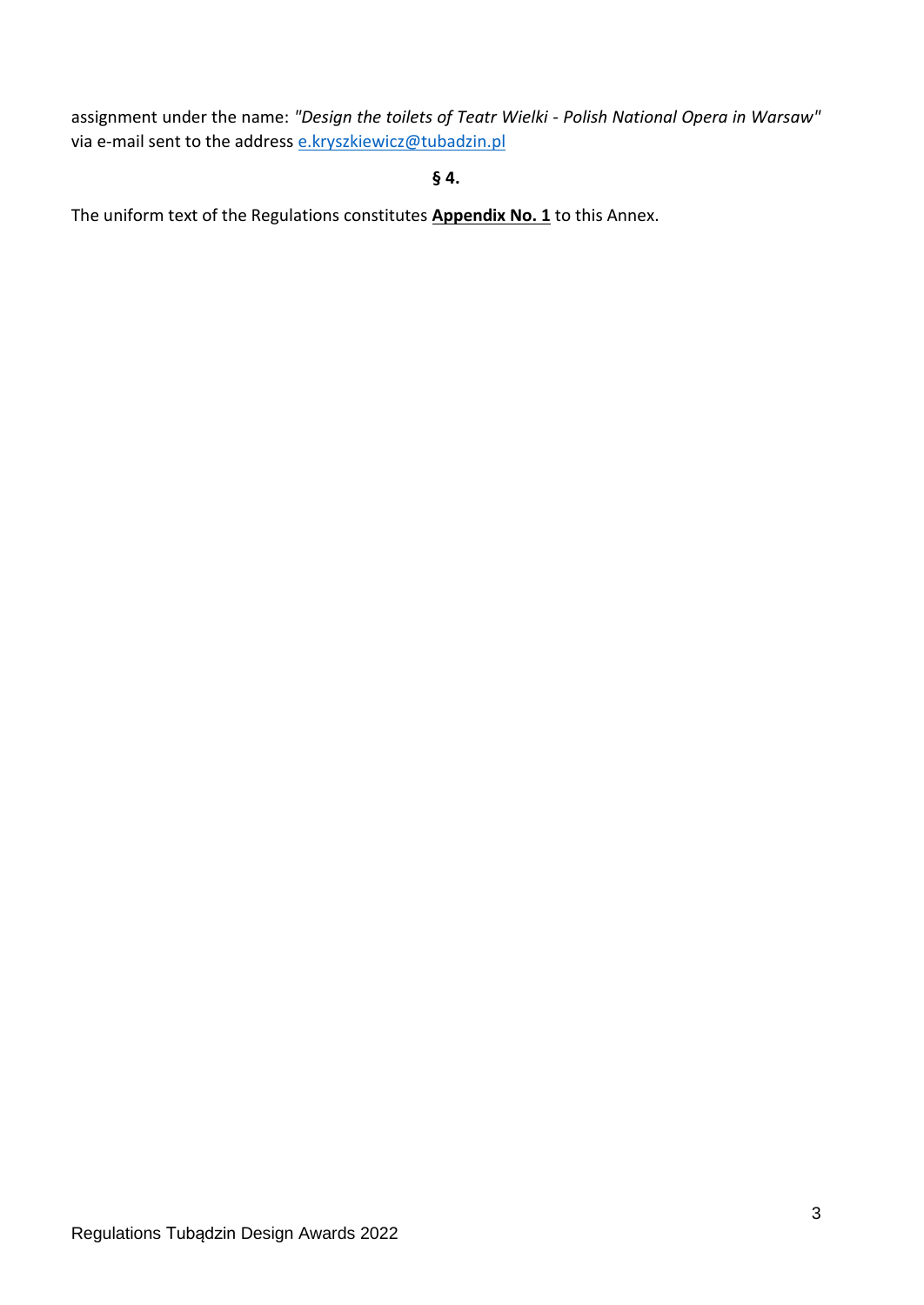#### *Appendix to Annex No. 1 of June 20th, 2022.*

## **RULES − CONSOLIDATED TEXT**

#### **TUBĄDZIN DESIGN AWARDS 2022**

### **RULES**

#### **TUBĄDZIN DESIGN AWARDS 2022**

# **The international Tubądzin Design Awards 2022 is the fourth edition of the competition, which aims to select the best projects related to contemporary architecture and design.**

#### **I. GENERAL INFORMATION**

- 1. These Terms and Conditions define the conditions for conducting the competition titled "Tubądzin Design Awards 2020", hereinafter referred to as the "Competition". All promotional and advertising materials are for informational purposes only.
- 2. The Competition is organized by Tubądzin Management Group Sp. z o. o. based in Cedrowice Parcela 11 (95-035 Ozorków), entered into the Register of Entrepreneurs of National Court Register under number 0000286217, hereinafter referred to as the "Coordinator".
- 3. The coordinator of the Competition is Jobdone marketing & sales support based in Puszczykowo (62-040 Puszczykowo), at ul. Czarna 4/2, entered into the Central Register and Information on Business Activity, REGON number 301493060, Tax ID number 777- 135-90-62, ". The duties of the Coordinator include:
	- a) coordinating the activities of the Competition,
	- b) cooperation with the Organiser in the implementation of the Competition,
	- c) supervision over the proper functioning of the Competition Website,
	- d) realization of the gala summing up the Competition.
- 4. Tubądzin Management Group Sp. z o.o. is the transferor of the Main Awards and Stage Awards within the meaning of Article 919 of the Civil Code.
- 5. The Organiser hereby declares that the "Tubądzin Design Awards 2022" Competition is not a random game, a lottery, a betting game, a promotional lottery, a game whose outcome is random, or any other form provided for in the Act of 19 November 2009 on Gambling Games (Journal of Laws of 2009, No. 201, item 1540 as amended) and in implementing regulations to the Act.

#### **II. DEFINITIONS**

Whenever the following phrases appear in these Terms and Conditions, they have the following meaning for the purposes of the Competition:

**Individual Participant** - an adult natural person having full legal capacity and meeting the condition listed in Part V, point 2 of these Terms and Conditions.

**Group Participant** - a team of at least two adult natural persons, having full capacity to perform legal acts and meeting the condition listed in Part V, point 2 of these Terms and Conditions. The project team is obligated to indicate the Project Leader and Co-authors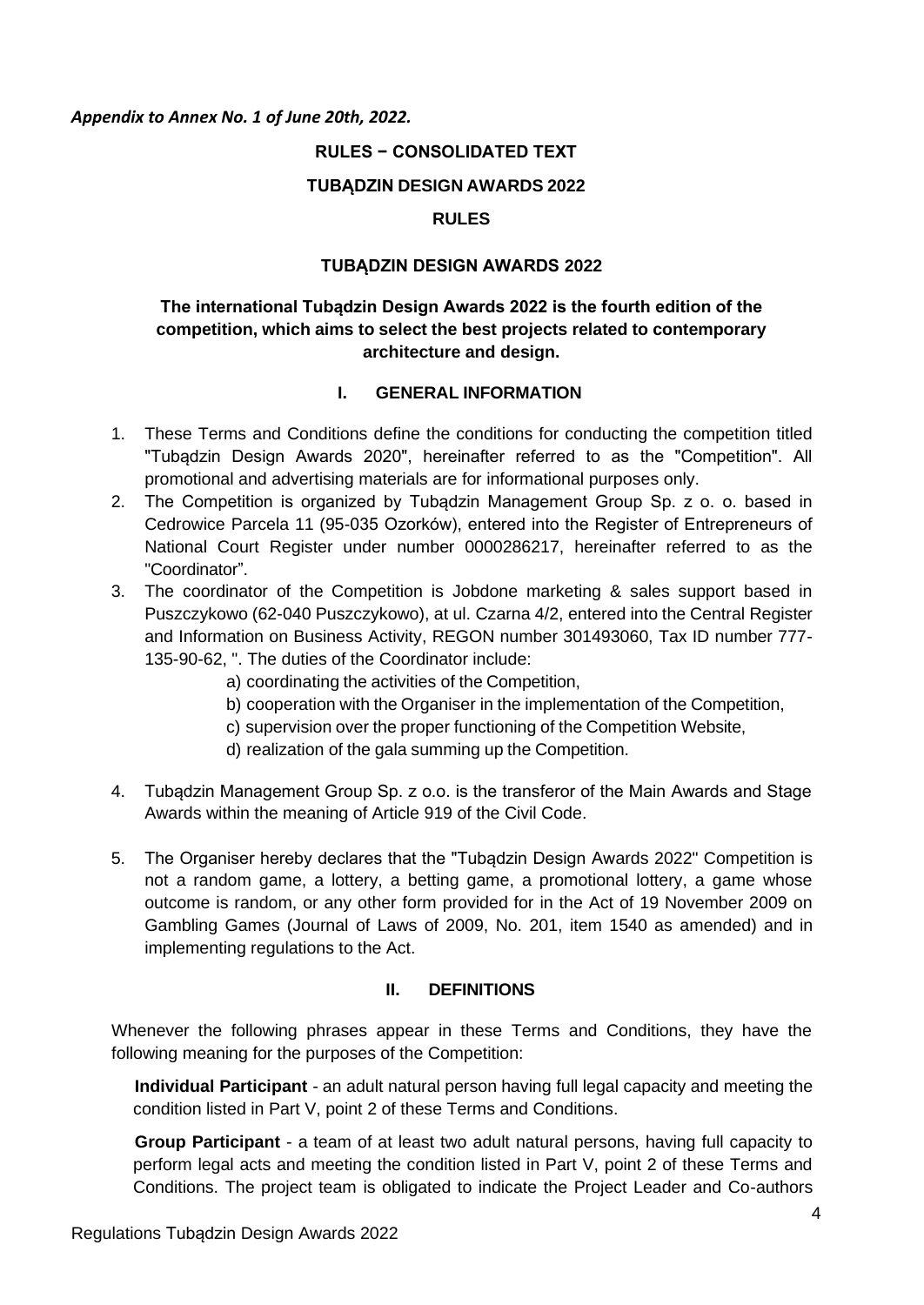already at the stage of implementing the project on the Competition platform.

**The Project Leader** is the person designated by the Group Participant who in the case of winning an award for a Group Participant's Project is entitled to receive the awards indicated in the regulations. The names of the **Co-authors** of the awarded Project will be placed in the publications of the winning Project.

**Project** - work submitted to the Competition, meeting all the requirements of these Terms and Conditions.

**Contest Partner** or **TDA Partner** – company or institution listed on the Competition Website [www.tubadzin.pl/design,](http://www.tubadzin.pl/design) cooperating with the Organizer in the broad promotion of the Competition and rewarding the winners and laureates.

**Project Status** - stage of progress of implementation of the submitted Project. There are three types of Status in the Competition.

**Completed Project** - status meaning an existing project, the implementation of which was completed on the date of submission to the Competition.

**Project in progress** - status of a project which by the date of completion of the stage in which it was submitted was subject to partial implementation**.**

**Conceptual project** - status denoting a project whose implementation has not been commenced by the completion date of the stage in which it was submitted.

**Investment** - a building or interior whose Project has been submitted to the Competition.

**Final of the Competition** - a ceremonial gala summarizing all stages, during which the winners of the Final Awards will be announced among the finalists.

**Final Awards** - awards granted to the laureates of the Competition Final.

**Stage Awards** - awards granted to the winners of particular stages of the Competition**.**

**Products** - all products of Grupa Tubądzin available at [www.tubadzin.pl](http://www.tubadzin.pl/)[,](http://www.ceramika-domino.pl/) [www.ceramika](http://www.ceramika-domino.pl/)[domino.pl,](http://www.ceramika-domino.pl/) and [www.ceramika-arte.pl](http://www.ceramika-arte.pl/) on the date of Project submission.

**Website** - the website of the Competition available at the address:

[www.tubadzin.pl/design](http://www.tubadzin.pl/design)

**Submission Form** - the Project Submission Form available on the Website after registration and logging in.

# **III. STAGES OF THE COMPETITION**

- 1. The Competition is international and takes place from 1 March 2022 to 30 November 2022.
- 2. The Competition is divided into 3 stages:
	- a. Stage I from 1 March 2022 to 31 May 2022,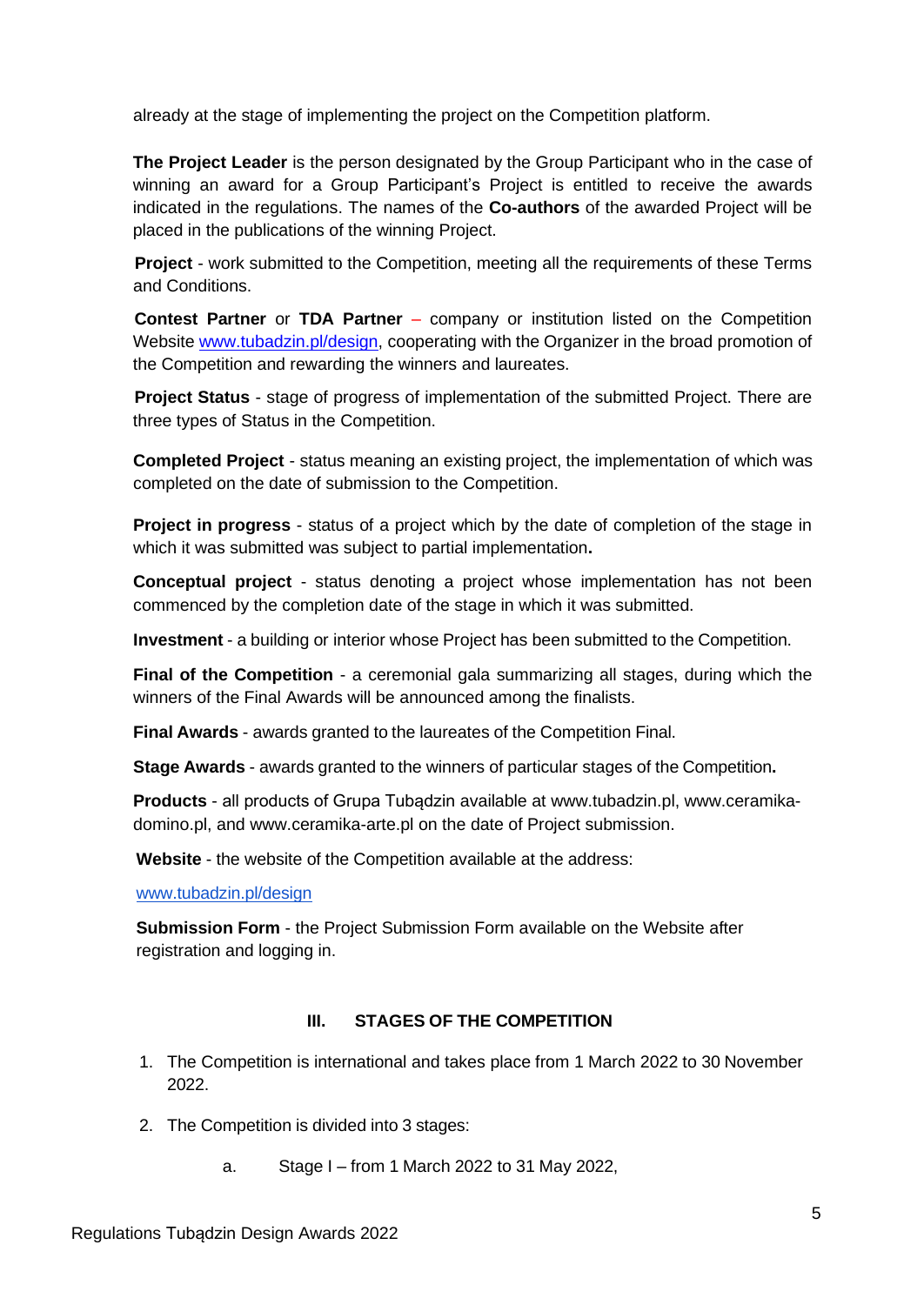- b. Stage II from 1 June 2022 to 31 August 2022,
- c. Stage III from 1 September 2022 to 30 November 2022.
- 2 1 . A special assignment under the name "Design the toilets of Teatr Wielki Polish National Opera in Warsaw" within the "CultureFORM " category takes place on the following dates:

from 28th June 2022 to 30th November 2022

3. Within 4 months from the announcement of the winners of Stage III, a ceremonial gala will be held and the final results and winners of the Competition will be announced.

# **IV. COMPOSITION OF THE JURY**

- 1. The Jury appointed by the Organiser to evaluate the projects submitted to the Competition consists of:
	- **I.** Alan Starski
	- **II.** Martin Duplantier**,**
	- **III.** Małgorzata Szczepańska**,**
	- **IV.** Melike Altınışık,
	- **V.** Tomasz Smus.
- 2. The Jury of the special category "CultureFORM" appointed by the Organizer of the Competition which will evaluate the projects submitted to the Competition in the special category "CultureFORM" consists of:
	- **I.** Ewa Kryszkiewicz**,**
	- **II.** Davide Macullo**,**
	- **III.** Marta Sowińska-Gąska**.**

#### **V. COMPETITION PARTICIPANTS**

1. The competition is intended for architects, interior designers, or designers who professionally perform this profession and for students - under 30 years of age – of faculties related to architecture, interior design, or design.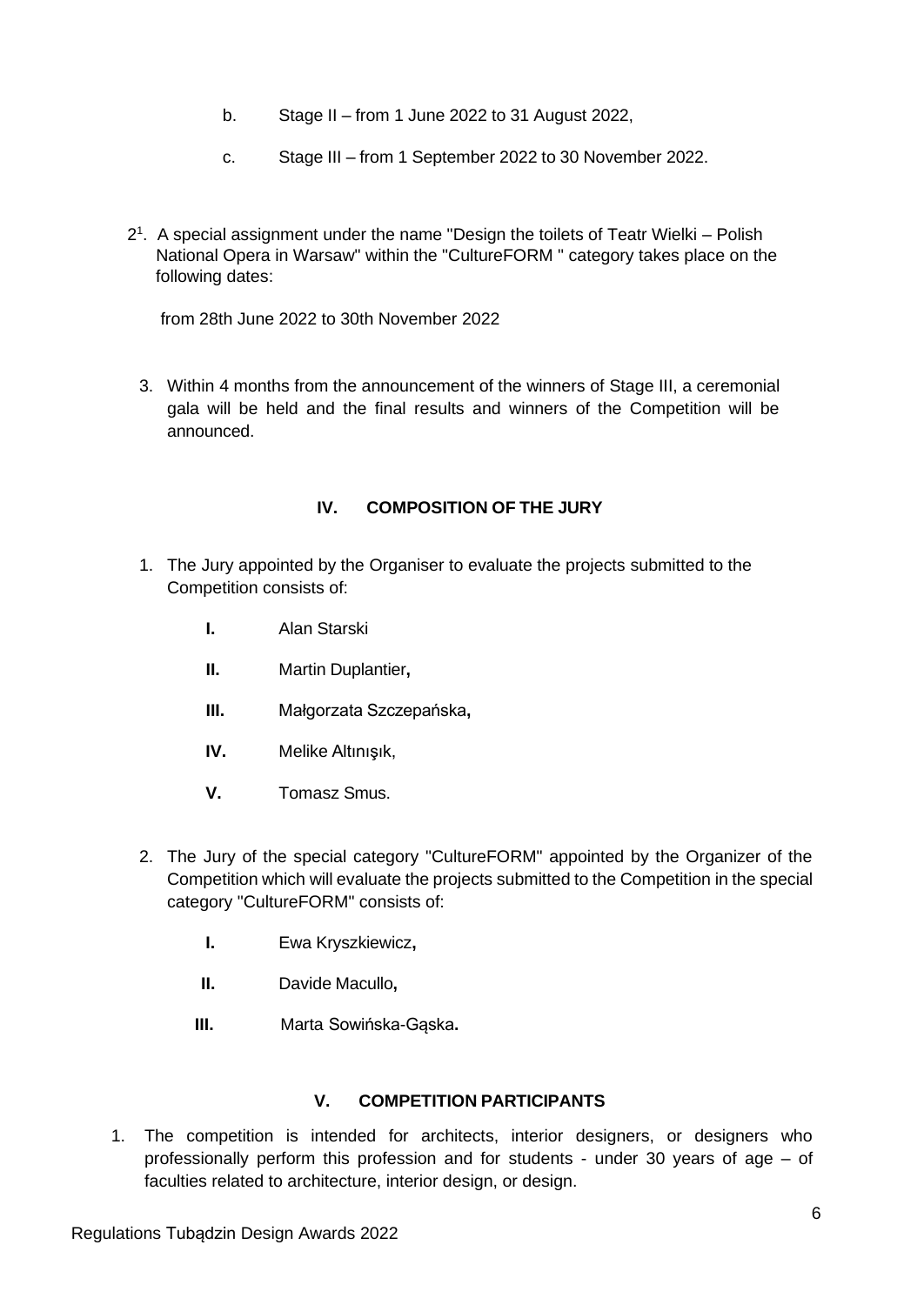- 2. Each person who professionally deals with architecture, interior design or design or studies at the faculty related to architecture, interior design or design can become a Participant of the Competition subject to the conditions referred to point 1. above.
- 3. The Competition is open to Individual and Group Participants as is defined in Part II of the Rules.
- 4. A Participant in each competition category may submit any number of works.
- 5. A Participant may take part in any number of stages of the Competition.
- 6. Participant(s) of the Competition may submit only their works in the Competition, to which they hold full copyrights.
- 7. Employees and persons cooperating on the basis of any legal relationship with the Organiser, Coordinator or other entities participating in the organization and conduct of the Competition may not participate in the Competition.
- 8. Resignation from the participation in the Competition is possible via the Website. After clicking on the "delete account" option available in the "my account" panel, the procedure of deleting all submitted works and Participant's data will be launched.
- 9. A person who has resigned from participation in the Competition loses all privileges associated with being a Competition Participant, including the status of a stage winner, a finalist.and a laureate.
- 10. The "CultureFORM" special category is open to participants meeting the conditions specified in section V, points 1-7 of the Rules who have an acount on the Tubądzin Design Awards web platform.

# **VI. COMPETITION TASK AND CATEGORIES**

- 1. The competition task consists in presenting projects in the field of architecture, interior design and design in which Tubądzin products will be used, published at [www.tubadzin.pl](http://www.tubadzin.pl/)[,](http://www.ceramika-domino.pl/) [www.ceramika-domino.pl,](http://www.ceramika-domino.pl/) and [www.ceramika-arte.pl](http://www.ceramika-arte.pl/) on the date of submitting the project.
- 2. Projects can be submitted in the following categories:

**a) Young Power** - a category dedicated to students of the profiled majors (architecture, interior design, design). Projects in any field chosen by the Competition Participant.

**b) Everyday Design** – a category dedicated to architects and designers. Projects in the field of private and public interiors. The following space types can be submitted in Everyday Design category:

I. Kitchen

- II. Bathroom
- III. Living room

**c) Unlimited Architecture** – a category dedicated to architects, interior designers, designers, designers' offices.

Projects in the scope of:

- I. Cubature architecture
- II. Interior design public and private interiors
- III. Facilities interior design elements, furniture, outdoor design elements, and elements in public space
- IV. Facades and elevations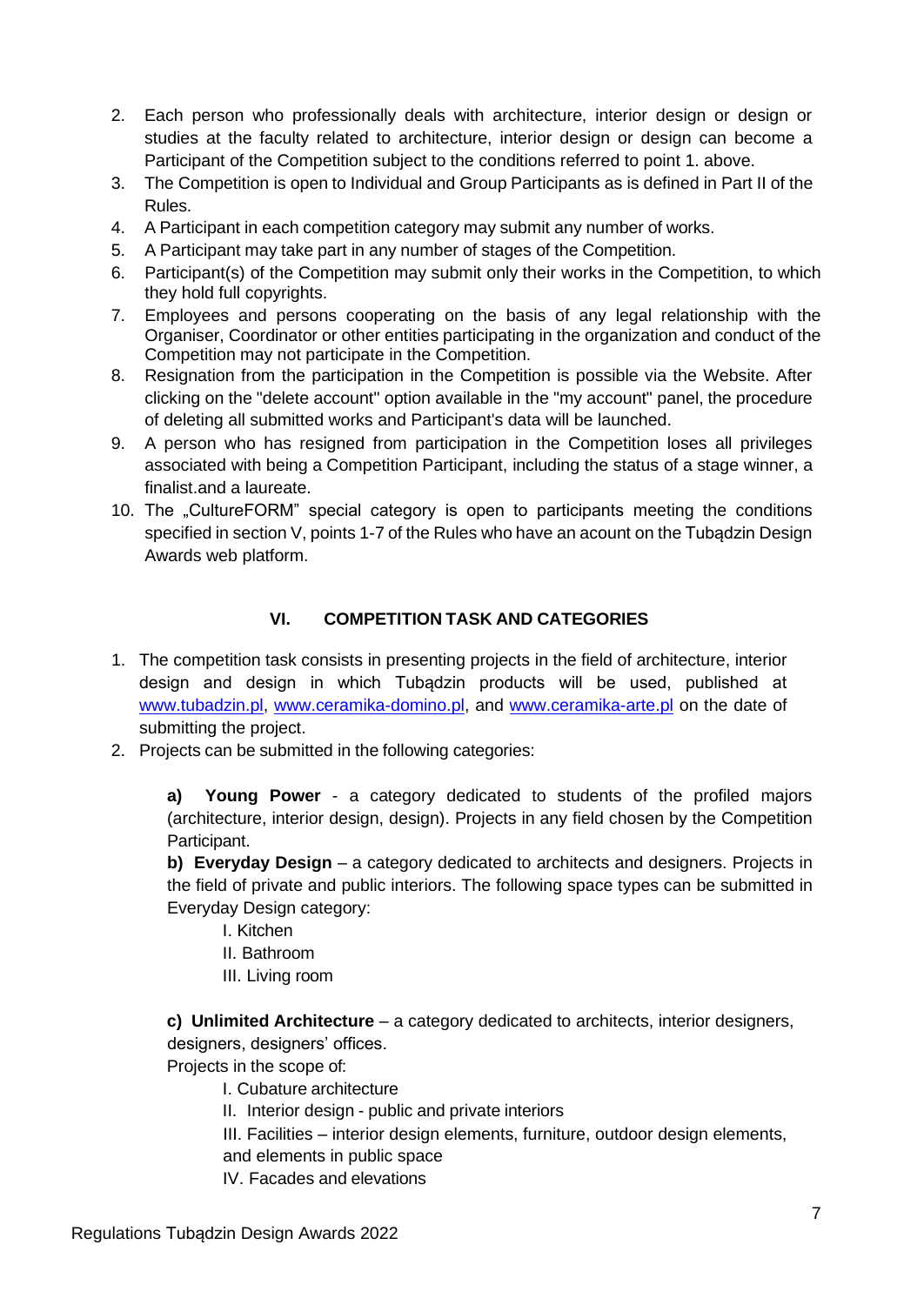### V. Uncommon uses of tiles

**d) CultureFORM** – special category: inspired by the culture and its experience, gives freedom to design and influence the shaping of the culture of a space. The CultureFORM category is open to submissions of any Project in public and private space, including: objects – interior design elements, furniture, outdoor design elements and elements in public space design, inspirational facades and elevations, creative uses of tiles, art, objects, cultural spaces.

**e)** Within the special " CultureFORM " category referred to in letter d) above, you can also submit Projects as part of a special assignment under the name: "**Design the toilets Teatr Wielki - Polish National Opera in Warsaw**". Detailed rules of submitting applications within the above-mentioned assignments are defined by **Appendix No. 3** to the Regulations.

- 3. Projects in the **Young Power"** category are only conceptual projects and cannot be subdivided into subcategories. Participants may submit a conceptual design that meets the requirements of these Terms and Conditions.
- 4. Projects in the **"Everyday Design**" category, submitted projects are not subject to division into subcategories and should be completed or are in the process of being implemented.
- 5. Projects in the **"Unlimited Architecture"** category, the submitted projects should have the status of completed or in the process of being completed. The exception are "other forms of tiles application". In their case, it is acceptable to submit conceptual designs. The "Unlimited Architecture" category shall not be subdivided into subcategories.
- 6. Each category has a specific group of products that can be used in the project. These are as follows:

a) In the case of the **"Young Power**" category, this is the entire product portfolio of Tubądzin, i.e. products: collections of Tubądzin, Monolith, Arte, Domino, Korzilius,

b) In the case of the **"Everyday Design**" category, this is the entire product portfolio of Tubądzin, i.e. products: collections of Tubądzin, Monolith, Arte, Domino, Korzilius

c) In the case of the "**Unlimited Architecture**" – product lines: Tubadzin, Monolith, Tubądzin by Maciej Zień, Tubądzin by Dorota Koziara Cielo a Terra, **Korzilius** 

- d) In the case of the "**CultureFORM"** category, including the **special "Design toilets Teatr Wielki - Polish National Opera in Warsaw " assignment** - this is the entire product offer of Tubądzin.
- 7. The number of tiles (i.e. Tubądzin tiles as defined in Part of these Rules) used in a given project should amount to:

a) In the **"Young Power" - 100 %** category - 100% of Tubądzin tiles used in the Project,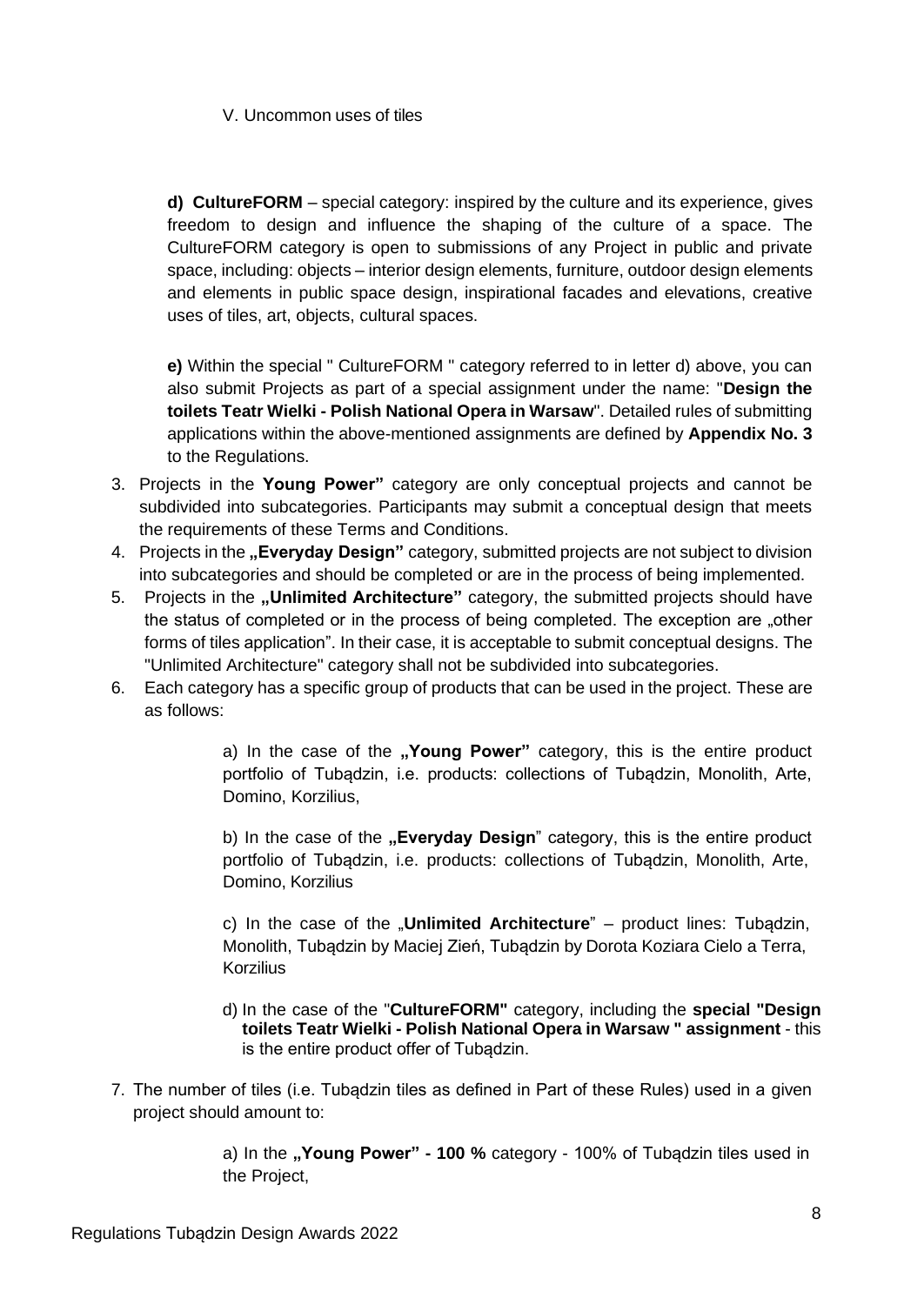b) In the **"Everyday Design" - 100 %** category - 100% of Tubądzin tiles used in the Project,

c) In the **Unlimited Architecture" - minimum 50 %** of Tubądzin tiles out of all tiles used in the project,

d) In the **"CultureFORM**" category, including a special assignment under the name "Design the toilets of Teatr Wielki - Polish National Opera in Warsaw"– there are no requirements determining the number of Products used in the Project; however, **the use of ceramic tiles of other manufacturers is forbidden**.

If tiles from other manufacturers are used in Projects in the "Young Power" and "Everyday Design" categories, the project will be disqualified.

- 8. The assignment to the category and type of space or scope is made by the Participant at the stage of submitting the work.
- 9. The Organiser reserves the right to move the submitted work to another type of space, if the subject matter of the submitted work does not conform to the space.

## VII. **CONDITIONS FOR SUBMISSION OF ENTRIES AND THE COURSE OF THE COMPETITION**

- 1. In order to enter the Competition, one must register at the Website: [www.tubadzin.pl/design](http://www.tubadzin.pl/design)
- 2. By registering, the Participant:
	- a) provides his/her name and surname in Latin alphabet, selects one of three categories (architect, designer, student), selects one of three options (private person, showroom employee, company), provides his/her e-mail address and phone number, name of the studio, university name, field of study, year of study (mandatory for students, optional for other Participants), for showroom employees - showroom name, name and address of the studio and mailing address if different from the address of the studio. It is necessary to specify the country (in the case of Poland also the province) and city/town,
	- b) agrees to the processing of personal data by the Organiser for the purpose of organisation of the Competition, declaring at the same time that he/she has been informed about the provisions contained in Part X of the Terms and Conditions concerning the protection of personal data
	- c) may consent to the processing of his/her personal data by the Organiser for the purposes of marketing communication in the future,
	- d) may consent to the sharing of his or her personal data with TDA Partners for the purpose of processing for future marketing communications.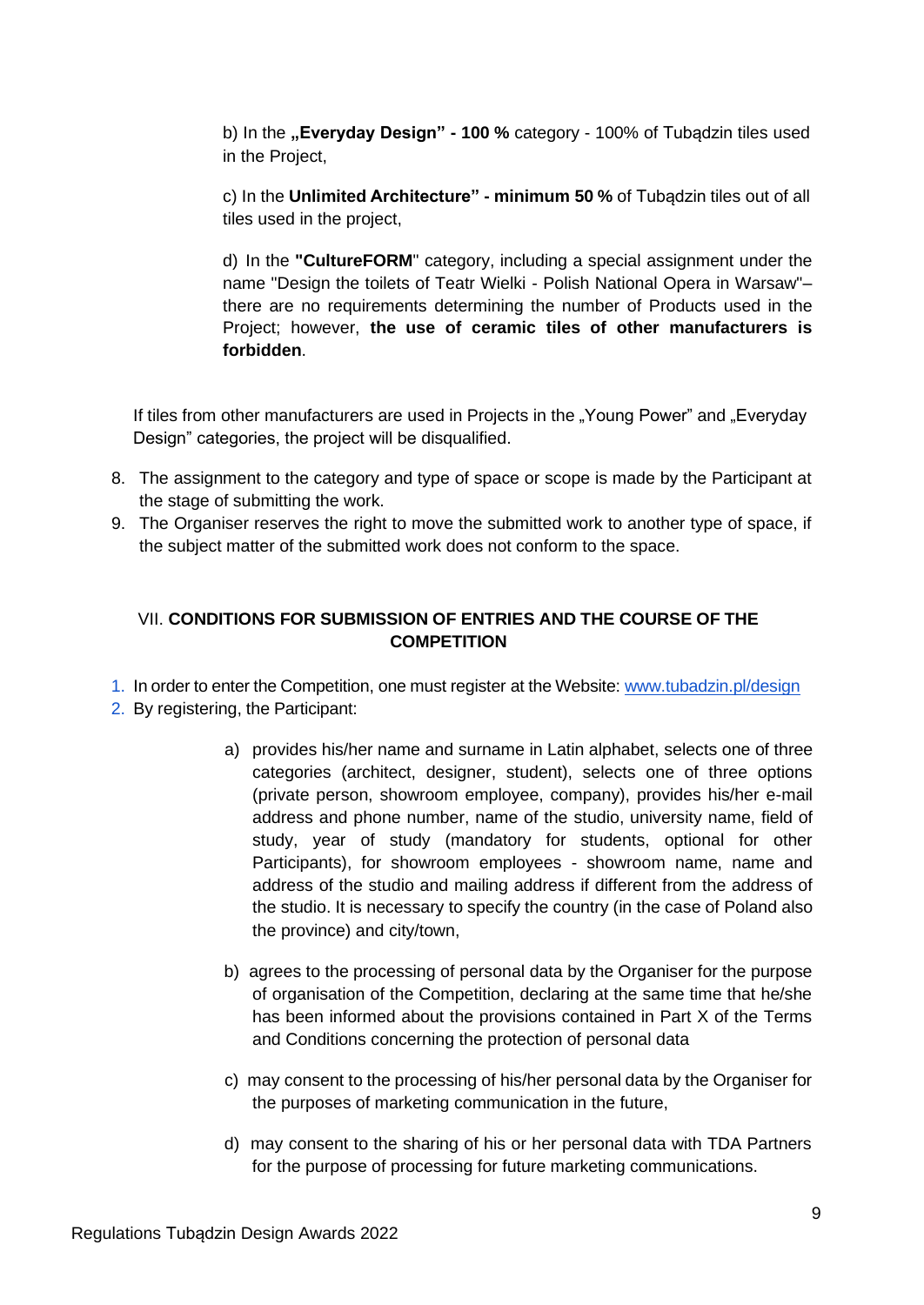- 3. All data may be changed during the Competition in the *"My account*" panel in the *"Edit data"* tab.
- 4. All consents that do not condition participation in the Competition may be changed and/or revoked in the *"My account"* panel in the *"I accept"* tab.
- 5. Submitting a competition entry is done by filling in an on-line form available after registration and logging on to the Website. The form is active throughout the entire duration of the stage. It will not be possible to make changes after each stage has been completed.
- 6. The form should be accompanied by:

a) In the case of a Conceptual Projects: project visualization, plans or projections; exported graphic file from a graphics program, drawing scan; one conceptual Project may include a minimum of 3, a maximum of 5 files,

b) for a completed Project or a Project in progress: photographs, video or visualisations, plans and projections,

c) Each Project must include a description (idea or short overview) – min 500, max 1500 characters including spaces.

- 7. At the stage of attaching the photos, one should choose the leading photo, which in the best way presents the project and raises no doubts about the use of the required number of tiles.
- 8. The attached files should meet the following criteria:
	- a) In case of graphic files: allowed file formats are jpg and png. The minimum required file resolution is 1920x1080, 72 dpi. The maximum size of a single file is 5MB.

b) The attached graphic files must be of very good quality and should be of an anonymous nature - without signs and logotype or a method of making the boards characteristic of the author that would enable the identification of the author the Project. Photos with such information will be disqualified at the stage of submitting works to the Competition.

c) For videos: in the appropriate field of the form, please provide a link to the video posted on-line (e.g. on YouTube) or send the video in MP4 format. The resolution of the video should not be less than 1024x576, 1500 kbps. The duration of the video should be no longer than 5 minutes, MP4 format.

9. By sending a competition file, the Participant:

a) selects the relevant category and, if necessary, the type of room or scope;

b) selects the relevant type of submission (individual or group),

c) in the case of a group submission, give the names of the other members of the team (Co-authors of the Project),

d) in the case of the "Unlimited Architecture"  $-$  in the scope of Investment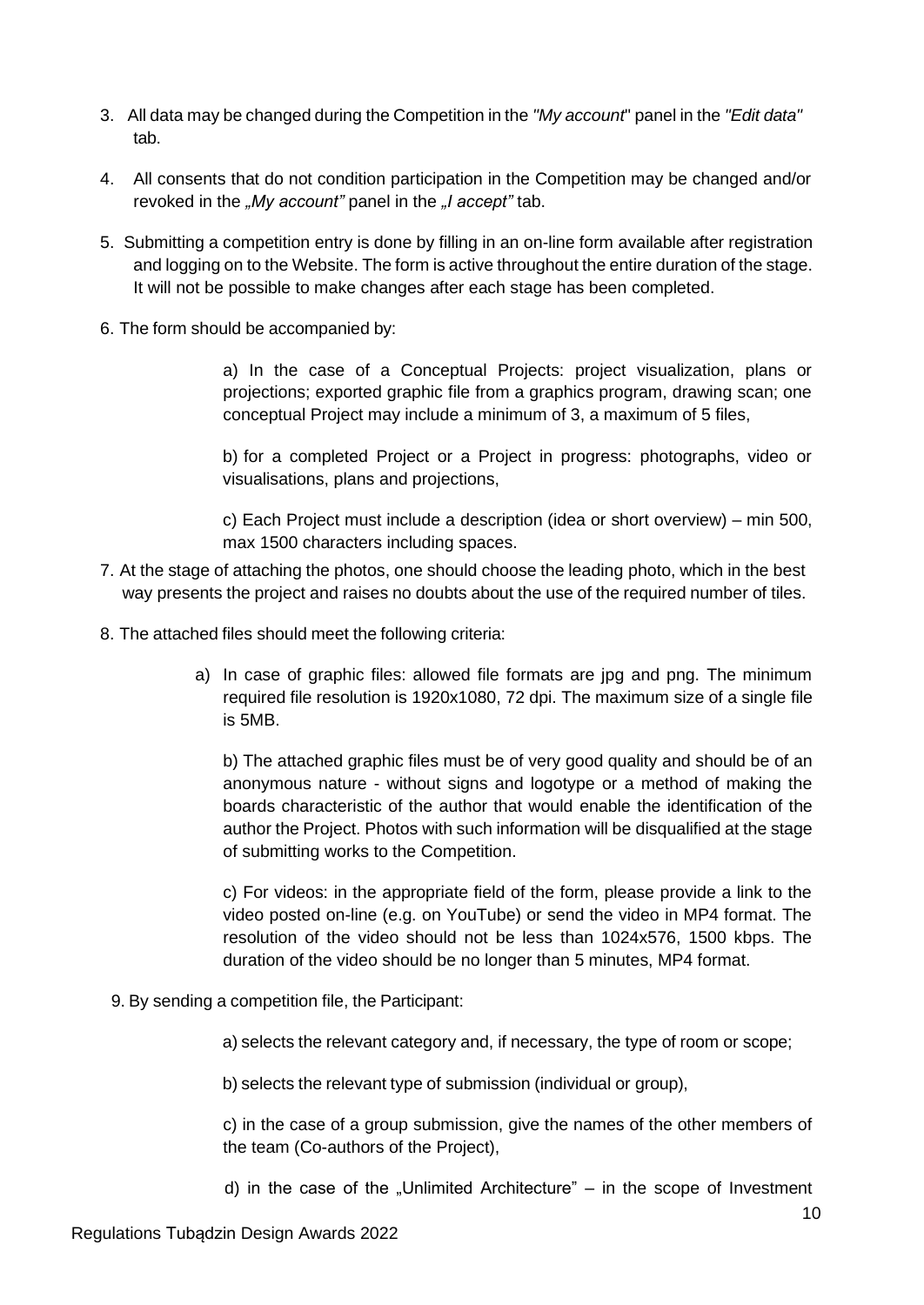Projects, Participant shall provide the date of commencement and completion or the expected date of completion of the investment, the name of investment, and its address (obligatorily the country, city and in case of Poland – voivodship). Providing the name of the investor is not obligatory.

e) To submit a Project in the "**CultureFORM**" category, including as part of a special assignment under the name: "Design the toilets of Teatr Wielki - Polish National Opera in Warsaw", the Participant must have a competition account on the Tubądzin Design Awards online platform. Submitting a Project is done by filling out an online form available after logging to the website [www.tubadzin.pl/design](http://www.tubadzin.pl/design) under the CultureFORM tab. The form must be accompanied by a visualization of the Project and a description including a statement of the Project's intended use, the idea behind the creation of such a space in terms of the importance of culture and its impact on people's lives, the target client, and the type of space (max. 1500 characters including spaces). One conceptual Project may contain a minimum of 3 and a maximum of 5 exported graphic files. For other Projects with the status of Completed Project or Project under development, the Participant must provide the estimated date of the completion of the investment.

f) gives the name of the collection of Products used in the Project and the approximate quantity of Products used (in  $m^2$ ), consistent with the name described on the websites mentioned in part VI point 1 of these Rules.

g) accepts the Competition Terms and Conditions,

h) represents that he/she holds all copyrights and property rights to the Project submitted in the Competition and the photographic, drawing and video materials documenting it, as further discussed in part X point 6 of these Terms and Conditions,

i) declares that she or he gives the Organizer permission for the free and unlimited publication of the submitted Project with attribution of her or his authorship on the Contest Website, as well as in all promotional and advertising forms (including exhibitions, press releases, electronic publication) related to the Contest, including also copying and multiplying the Project by any technique using the Project in its entirety and after its completion, without territorial limits, under the conditions specified in paragraph X point 13 of these Rules,

j) declares that – in case of obtaining the title of laureate and prizewinner – she or he will give TDA Partners permission for a free and unlimited publication of the submitted Project, with attribution of her/his authorship, on the TDA Partners' website, as well as in all promotional and advertising forms (including but not limited to exhibitions, press releases, electronic publications) including recording and multiplication by any technique, used in full or in part both during and after the Contest without territorial restrictions in accordance with the rules specified in part X paragraph point 14 of these Rules,

k) declares that at the moment of Contest Application submission, she or he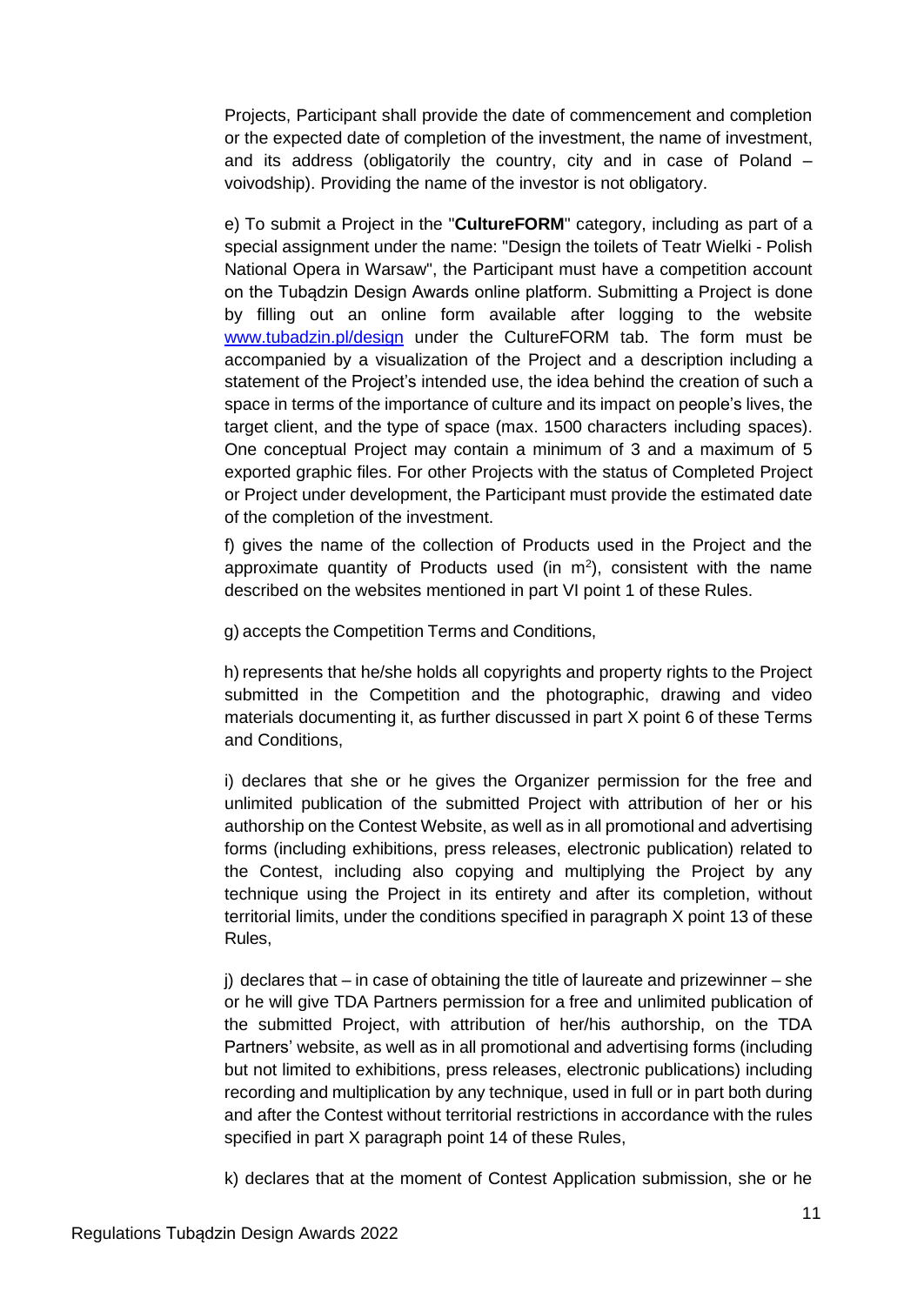grants the Organizer a free, non-exclusive, territorially unlimited, time-limited license to use the Project, with the right to grant sub-licenses to Contest Partners, according to the provisions of part X point 15 of these Rules.

- 10. The Organiser shall not be liable for any events resulting from false data provided by the Participant.
- 11. The submissions of works must be made according to the duration of each stage.
- 12. Only complete submissions, i.e. containing all obligatory elements included in the form assigned to a given category, will take part in the Competition.
- 13. A Project submitted at a given stage of the Competition cannot be submitted again at another stage of the Competition.
- 14. Submitted Projects must not contain logos or studio watermarks or boards specific to the design office.
- 15. Projects that violate the rights or personal rights of third parties, violate generally accepted moral norms, are commonly considered offensive or vulgar, contain violence or offend the feelings of others, including religious feelings, are excluded from participation in the Competition.
- 16. The Organiser reserves the right to exclude from the competition and to deprive the persons who violated the provisions of these Terms and Conditions of the right to the Award(s).

# **VII. EVALUATION CRITERIA**

- 1. Evaluation of the Project submitted to the Contest is performed by the Jury appointed by the Contest Organizer on the basis of Project Assessment Card, constituting the Appendix 1 and the Appendix 2 to these Rules.
- 2. The Jury evaluates only works that meet the requirements of these Terms and Conditions.
- 3. Until a given stage of the Competition is resolved, the works submitted in the stage remain anonymous for the Jury, i.e. they will be handed over to the Jury without the data enabling the identification of their authors.
- 4. At each stage, the Jury selects stage winners who receive Stage Awards, Competition subject to the conditions referred to point 5. Below.
- 5. In each stage of the Competition, the winner of the Audience Award is chosen, granted according to the resultes of open voting carreid out via the Website, the Organizer's social media channels and the Tubądzin Design Community web platform (available at [https://tubadzincommunity.com\)](https://tubadzincommunity.com/).
- 6. All stage winners are awarded the status of Competition Finalists and automatically qualified for the Competition Final. Qualification for the Competition Final does not mean that the Final Award is awarded.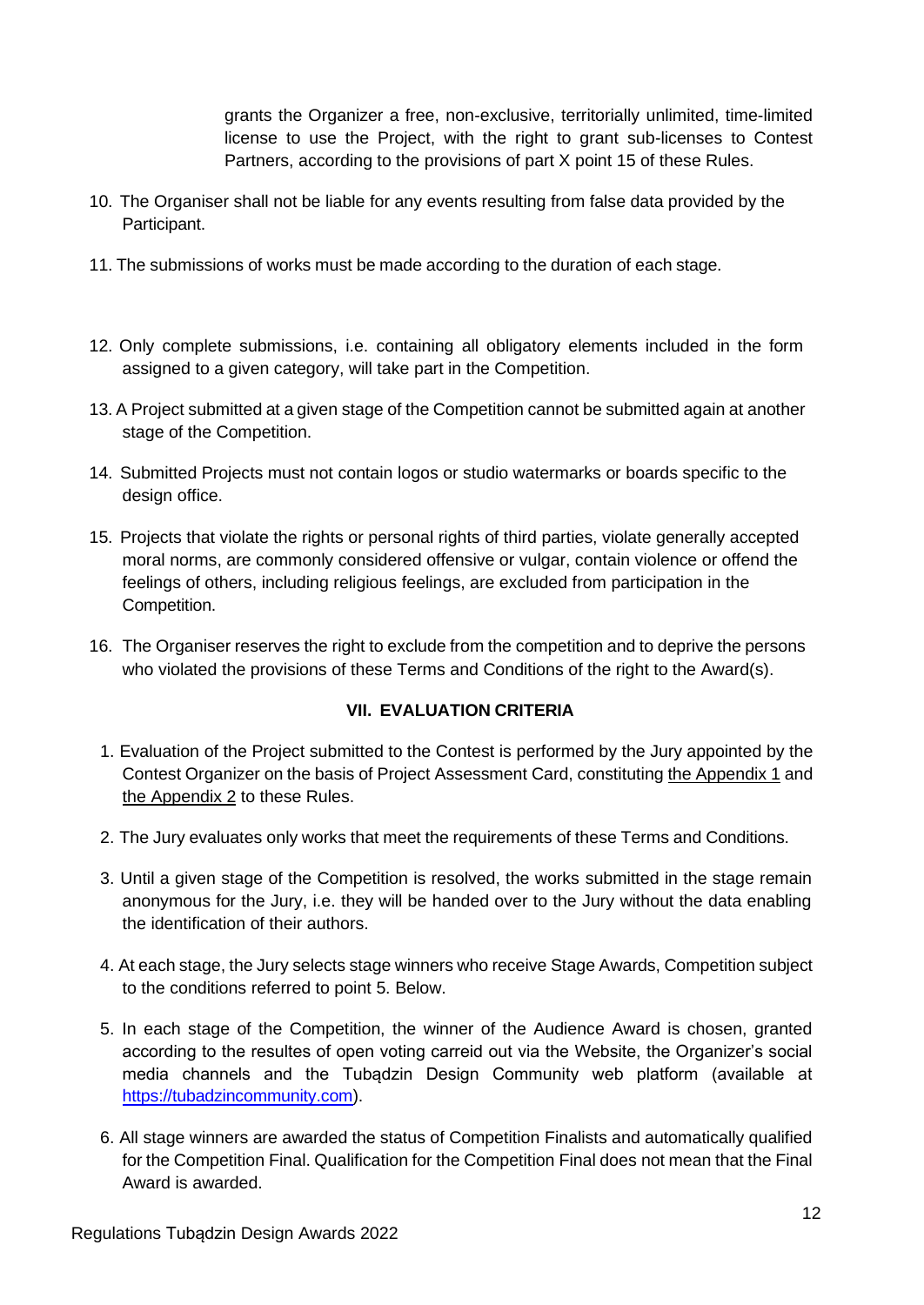- 7. The decisions of the Jury are binding and final. There is no right of appeal against the decision of the Jury.
- 8. In the Final of the Competition, the winners are selected by the Jury by way of deliberations, except for additional awards:
	- a) Elle Decoration Special Award which is presented by Elle Decoration
	- b) The "Project: Facade Special Award" which is granted by the Organiser,

c) The "Special Challenge Award" for unusual use of the product which is granted by the Organise,

d) "Special Award for the Scale of the Investment" which is chosen from among all the Projects submitted to the Contest. The prize will be awarded to the Participant who submitted Projects of the greatest scale, i.e. the greatest number of  $m<sup>2</sup>$  of Products used, or submitted Projects in which the greatest number of m<sup>2</sup> of Products was used.

#### **IX. AWARDS**

- 1. Awards are awarded in stage and annual mode.
- 2. The winners of each stage will be selected up to 30 days after the end of the stage subject to the conditions referred to the part III point 2. these Rules.
- 3. The Laureate and prizewinners of each stage of the Contest will be informed by e-mail and telephone. A list of winners will also appear on the Contest website and on Tubądzin's profile on social media, as well as on the Tubądzin Design Community website platform available at [https://tubadzincommunity.com.](https://tubadzincommunity.com/)
- 4. If there is a Group Participant among the laureates and prizewinners, the Stage Prize or Final Prize is awarded to one person as selected by the Group Entrant, i.e., the **Project Leader**, as described in part II of these regulations. The names of the Project Co-authors will be placed in the publications of the winning Project.
- 5. At each stage, the following shall be awarded:
	- a) awarding three stage winners in the "Young Power" category
	- b) awarding three stage winners in the "Everyday Design"
	- c) awarding three stage winners in the "Unlimited Architecture"
	- d) awarding three stage winners in the "CultureFORM"
	- e) Selecting one winner of the Audience Award.
	- f) Notwithstanding the provisions of section 5 (e) above, as part of a special assignment under the name "Design the toilets of Teatr Wielki - Polish National Opera in Warsaw",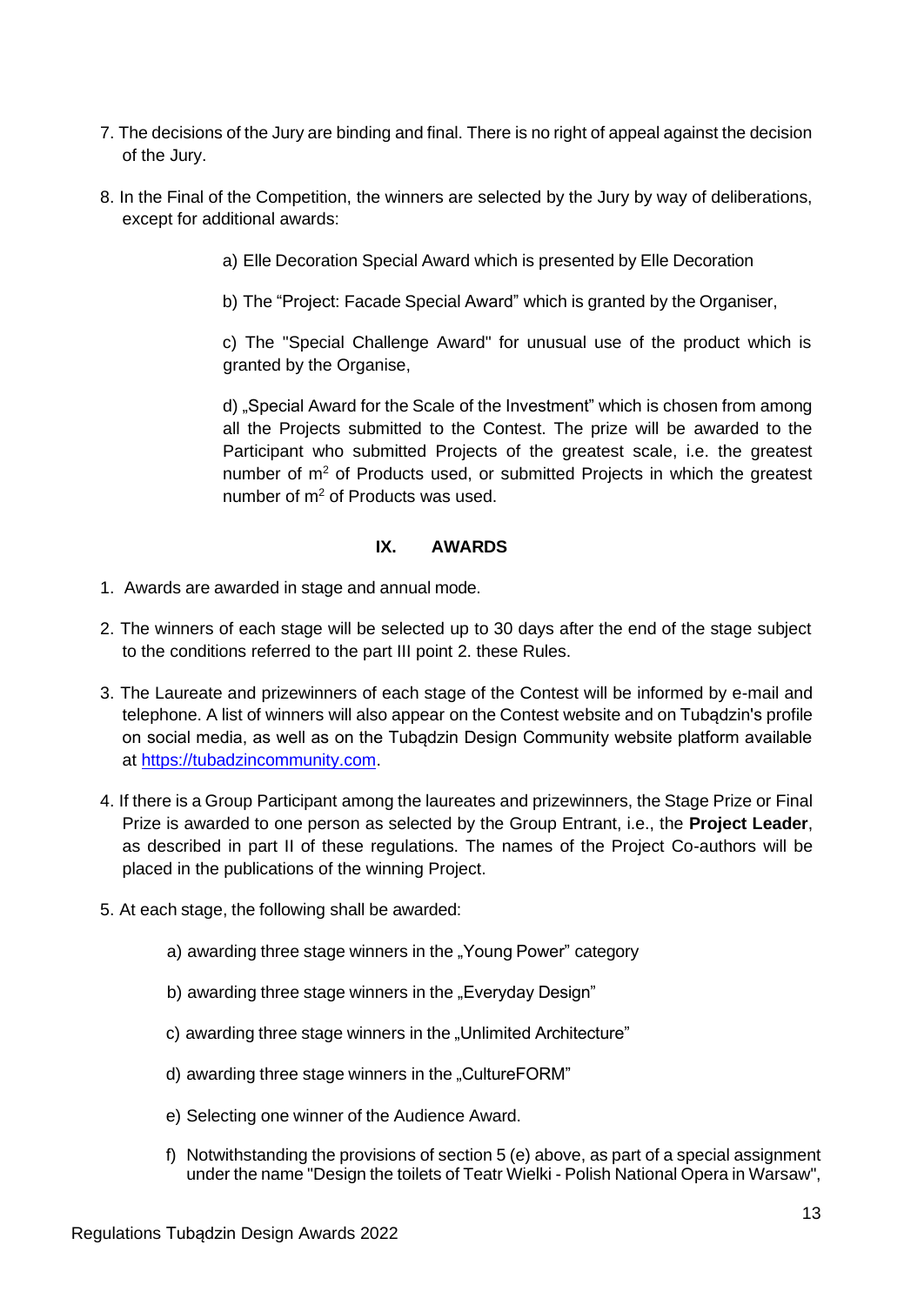an additional winner of the assignment is selected. The winner of the special assignment does not participate in the Final of the Competition." Detailed information regarding the prizes awarded to the winner of the aforementioned special assignment is specified in **Appendix No. 3** to the Regulations.

- 6. Stage Awards shall be handed over to the winners no later than 30 days after their selection on the principles specified in Part IX, point 2, of these Terms and Conditions.
- 7. Information on Prizes provided in subsequent stages of the Contest will be published on the Contest Website.
- 8. The Final of the Competition shall include:
	- a) selecting the Grand Prix 2022 laureate and 2 laureates of II and III places from the "Young Power" category finalist
	- b) selecting the Grand Prix 2022 laureate and 2 laureates of II and III places from the "Everyday Design" category finalist
	- c) selecting the Grand Prix 2022 laureate and 2 laureates of II and III places from the Unlimited Architecture" category finalist
	- d) selecting the "CultureFORM" laureate from the "CultureFORM" category finalist
	- e) selecting the winner of the "Special Investment Scale Award", which is selected from among all submitted projects,
	- f) selection of the winner of the "Special Challenge Award" for unusual use of the product,
	- g) selecting the winner of the "Project: Facade Special Award" for the best facade, elevation.
	- h) selecting the "Special Award Ceramic Tile Object" winner.
- 9. The Final Awards will be awarded to the winners during the International Final Gala.
- 10. The funders of the awards are: Organiser and TDA Partners.
- 11. An additional amount of 11.11% of the value of the prize will be added to the given value of the prize. The additional amount will not be paid out, but will be used to cover the tax due by the Organiser.
- 12. The details of the internship, being a prize in the "Young Power" category, including, among others: the date of the internship, its duration, the scope of costs incurred by the Organiser, will be determined individually between the Organiser and the winner.
- 13. It is not allowed to exchange prizes in kind for cash equivalents and to transfer rights to prizes in kind or cash to third parties.
- 14. If the Group Participant's Project is awarded, the Project Leader designated by the Group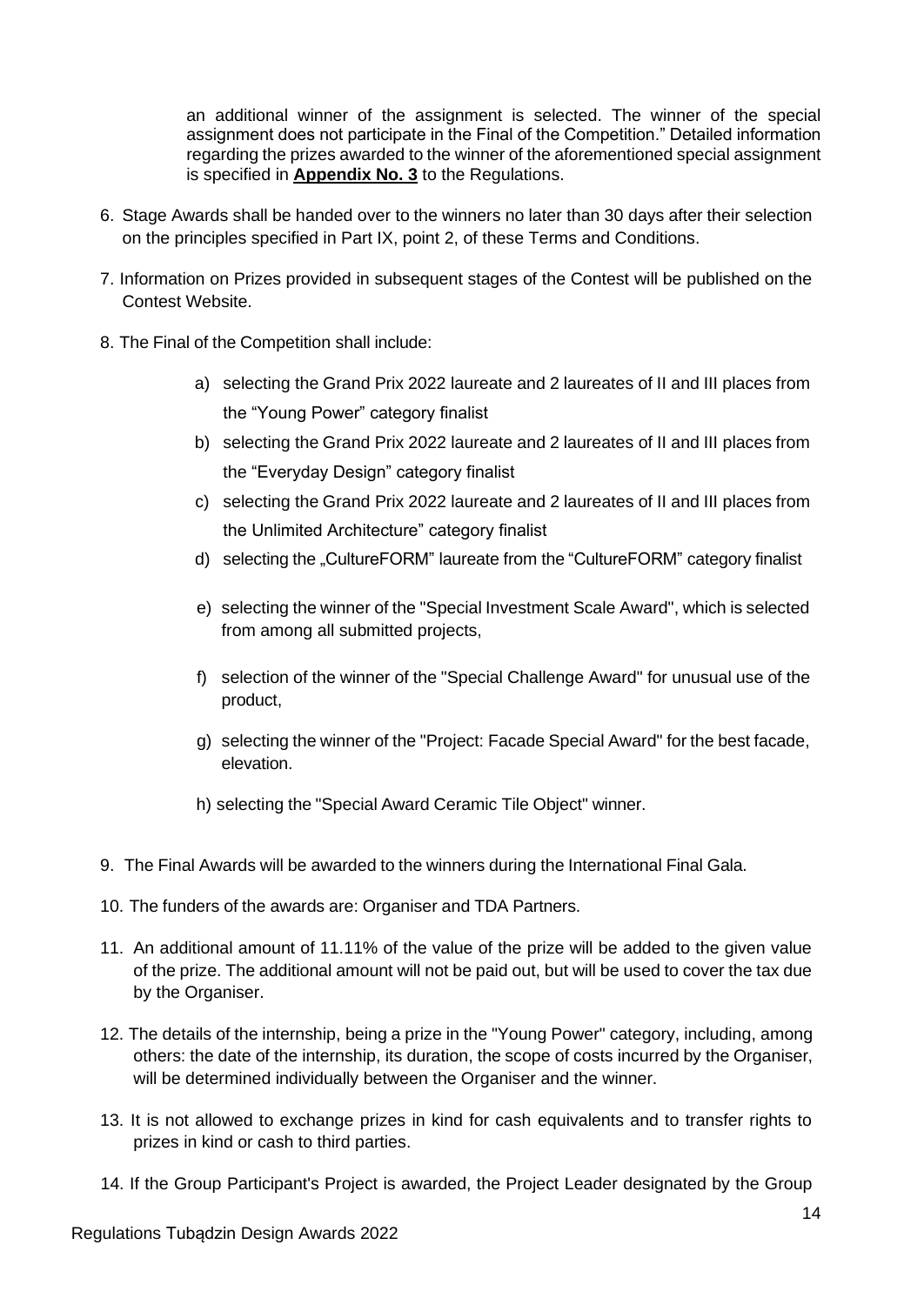Participant is authorized to collect the prize. Information about the person authorized to collect the prize on behalf of the Group Participant, the Group Participant is obliged to confirm the Contest Organizer by e-mail to the address: [e.kryszkiewicz@tubadzin.pl](mailto:e.kryszkiewicz@tubadzin.pl) immediately after the Group Participant learns that it has won a Stage Award or a Final Award.

- 15. The Jury reserves the right not to award all prizes specified in point IX of these Terms and Conditions.
- 16. In each stage of the "CultureFORM" category, one winner selected by the Jury is to be awarded. The prize will be transferred to the winner of a given stage after his/her selection, within the deadline indicated in point 6. above. The Final Award for the winner in the "CultureFORM" category will be presented during the Final of the Competition - the International Final Gala of the Tubądzin Design Awards 2022.
- 17. A detailed description of the Stage Prizes awarded by the Organizer and the Contest Partners to the winners of each category will be published on the Contest Website.
- 18. A detailed description of the Final Prizes granted by the Organizer and the Contest Partners to the final winners in each category will be published on the Contest Website.

# **VIII.COPYRIGHT AND PROTECTION OF PERSONAL DATA**

1. Participants' personal data will be processed in compliance with the rules set forth in applicable laws, including in particular the Personal Data Protection Act (consolidated text Journal of Laws of 2019, item 1781) and Regulation (EU) 2016/679 of the European Parliament and of the Council of 27 April 2016 on the protection of individuals with regard to the processing of personal data and on the free movement of such data and repealing Directive 95/46/EC (OJ EU L.2016.119.1).

2. The controller of personal data of the Competition Participants is the Organiser. The Organiser informs that in order to ensure proper protection of personal data, the Organiser has appointed a Data Protection Officer, who can be contacted at: [tubadzin@tubadzin.pl](mailto:tubadzin@tubadzin.pl) and [iod@tubadzin.pl.](mailto:iod@tubadzin.pl)

3. Personal data shall be processed by the Organiser in order to conduct the Competition and transfer awards, as well as for the purposes of marketing communication with Tubądzin, and in the case of complaints - in order to consider complaints.

4. Providing personal data is voluntary, but necessary to take part in the Competition and win prizes in the Competition.

5. The Competition Participant retains the right to:

a) access the content of their data and the rectification, erasure or restriction of their processing;

b) file a complaint to the supervisory authority if he/she considers that the processing of personal data concerning him/her violates the provisions of the Regulation. The supervisory authority shall be the President of the Office for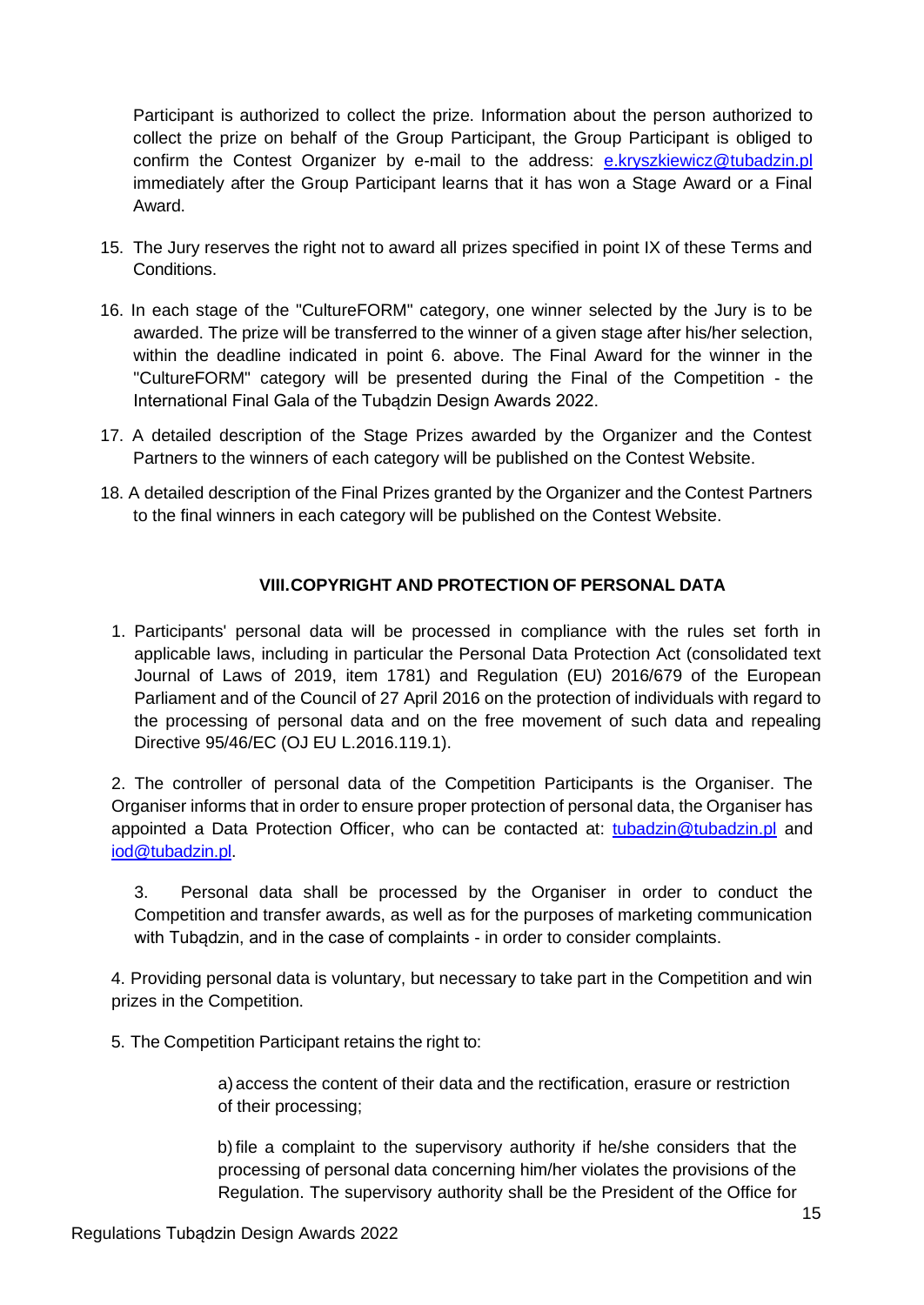the Protection of Personal Data.

- 6. Personal data of the Participant will be stored for the duration of the Competition until the winners are selected and the prizes are handed over.
- 7. Participants' personal data will be transferred by the Organiser to TDA Partners only after the Participant has marked an appropriate consent for the sharing of personal data. Detailed information on the terms and conditions of submitting data is contained in point 10 below. In other respects, personal data of Participants will not be transferred to third parties.
- 8. Each of the Competition Participants, upon completing the Submission Form referred to in Part VII of these Terms and Conditions, will have the opportunity to consent (by ticking the appropriate checkbox) to publication, in the event of obtaining the title of the Competition winner, of his or her name and surname on the Website [www.tubadzin.pl/design](http://www.tubadzin.pl/design) and on the Organizer's Facebook profile at [www.facebook.com/GrupaTubadzin.](http://www.facebook.com/GrupaTubadzin) The consent is voluntary and in no way conditions the participation in the Competition.

In the case of Group Participants, the statements referred to above shall be made by the person completing the Application Form on behalf of the Group Participant, provided that such person is required to obtain the prior consent of all other Co-authors to make the statements referred to above on behalf of the Group Participant.

9. Each Participant of the Competition, upon registration on the Website [www.tubadzin.pl/design,](http://www.tubadzin.pl/design) będzie miał możliwość wyrażenia zgody (poprzez zaznaczenie właściwego checkboxa) will have the opportunity to consent (by ticking the appropriate checkbox) to the use of their contact details to receive commercial information from the Organiser. The consent is voluntary and in no way conditions the participation in the Competition. The Organiser will process personal data of participants for marketing purposes until the cancellation of consent or objection to the processing of personal data.

In the case of Group Participants, the statements referred to above shall be made by the person completing the Application Form on behalf of the Group Participant, provided that such person is required to obtain the prior consent of all other Co-authors to make the statements referred to above on behalf of the Group Participant.

- 10. Each Participant of the Competition, upon completing the Submission Form referred to in Part VII of the Terms and Conditions, will have the opportunity to consent (by ticking the appropriate checkbox) to making available - in case of receiving the title of stage and final winner - his or her personal data (in the form of: name, surname and e-mail address) to TDA Partners for marketing purposes of TDA Partners, in particular to receive newsletters and commercial offers. The consent is voluntary and in no way conditions the participation in the Competition. TDA partners will process personal data of Participants for marketing purposes until the revocation of consent or objection to the processing of personal data. In the case of Group Participants, the statements referred to above shall be made by the person completing the Application Form on behalf of the Group Participant, provided that such person is required to obtain the prior consent of all other Co-authors to make the statements referred to above on behalf of the Group Participant.
- 11. Each of the Competition Participants, upon completing the Submission Form, represents (by ticking the appropriate checkbox) that he or she grants the Organiser permission for free and unlimited publication of the submitted Project, indicating their authorship and respecting the author's personal rights on the Competition website and in all promotional and advertising forms (including exhibitions, press publications, electronic publications) related to the Competition, including recording and multiplication with any technique, use in whole or in part, both during the Competition and after its conclusion, without territorial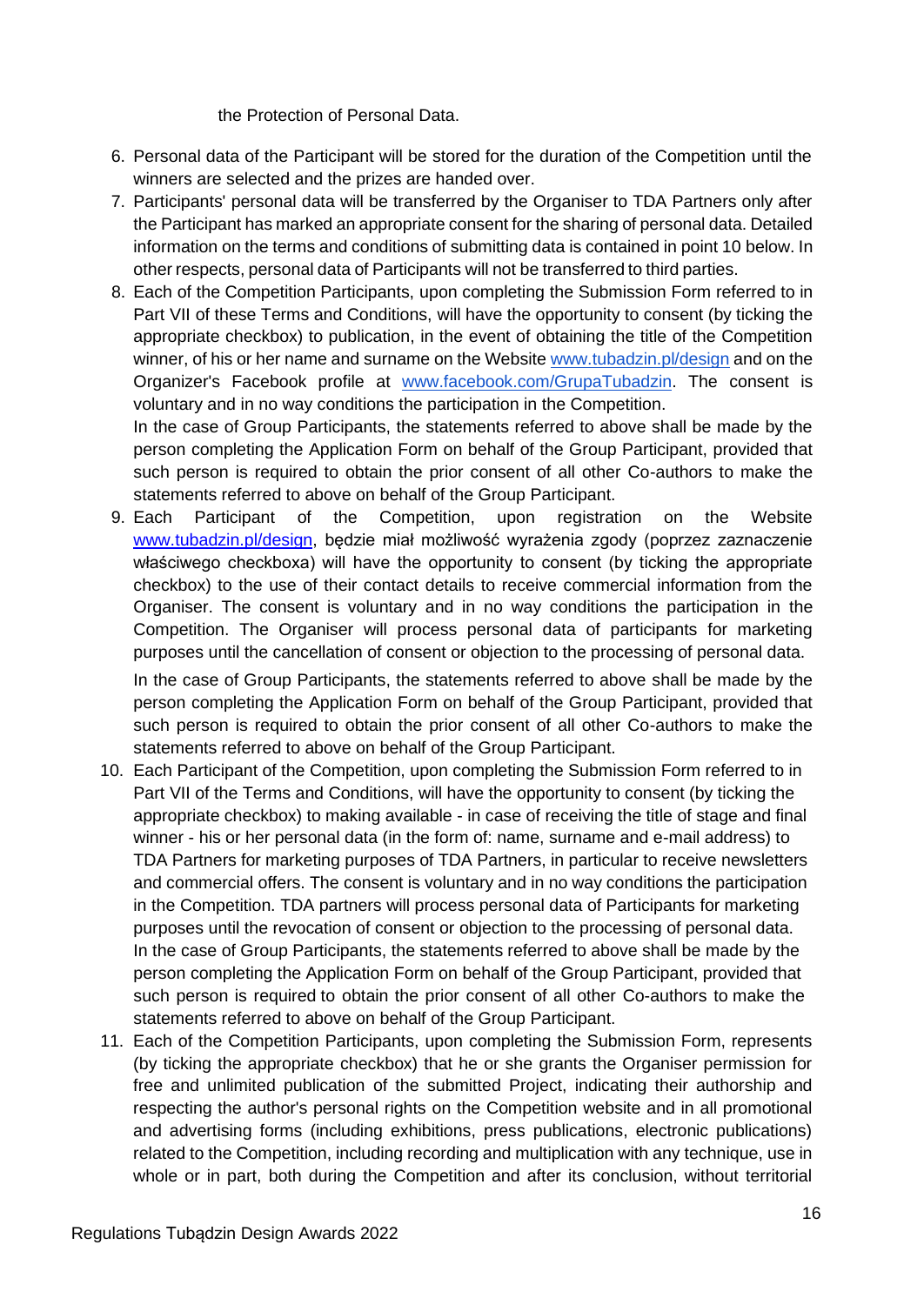restrictions. This is a prerequisite for participation in the Competition.

In the case of Group Participants, the statements referred to above shall be made by the person completing the Application Form on behalf of the Group Participant, provided that such person is required to obtain the prior consent of all other Co-authors to make the statements referred to above on behalf of the Group Participant.

12. Each Participant of the Competition, upon completing the Submission Form, represents (by marking the appropriate checkbox) that he or she owns all copyrights and property rights to the Project submitted in the Competition and to the photographic, drawing and video materials documenting it. In the event of third party claims resulting from the violation of the rights specified above, the Participant submitting the work shall indemnify the Organiser against all obligations arising from such claims. This is a prerequisite for participation in the Competition.

In the case of Group Participants, the statements referred to above shall be made by the person completing the Application Form on behalf of the Group Participant, provided that such person is required to obtain the prior consent of all other Co-authors to make the statements referred to above on behalf of the Group Participant.

13. Each of the Competition Participants, upon completing the Submission Form, represents (by ticking the appropriate checkbox) that he or she grants the Organiser permission for free and unlimited publication of the submitted Project, indicating their authorship and respecting the author's personal rights on the Competition website and in all promotional and advertising forms (including exhibitions, press publications, electronic publications) related to the Competition, including recording and multiplication with any technique, use in whole or in part, both during the Competition and after its conclusion, without territorial restrictions. This is a prerequisite for participation in the Competition.

In the case of Group Participants, the statements referred to above shall be made by the person completing the Application Form on behalf of the Group Participant, provided that such person is required to obtain the prior consent of all other Co-authors to make the statements referred to above on behalf of the Group Participant.

14. Each of the Competition Participants, upon completing the Submission Form, represents (by ticking the appropriate checkbox) that - in case of obtaining the title of a winner - he or she grants the TDA Partners permission for free and unlimited publication of the submitted Project, with the indication of their authorship and respect for the author's personal rights on the TDA Partners' Website and in all forms of promotion and advertising (including exhibitions, press publications, electronic publications), including recording and multiplication with any technique, use in whole or in part, both during the Competition and after its conclusion, without territorial limitations. This is a prerequisite for participation in the Competition.

In the case of Group Participants, the statements referred to above shall be made by the person completing the Application Form on behalf of the Group Participant, provided that such person is required to obtain the prior consent of all other Co-authors to make the statements referred to above on behalf of the Group Participant.

15. Each of the Contest Participants, upon submitting the Contest Application, grants the Organizer a free, non-exclusive, territorially and temporally unlimited license to use the Project, with the right to grant sublicenses to Contest Partners, in all fields of exploitation known to her or him at the date of the entry into force of these regulations, especially to:

a) recording, multiplying and publishing of the Project in the press and on the Internet, including the Organizer's social media platforms,

b) multiplication of the Project with any printing and polygraphic techniques in the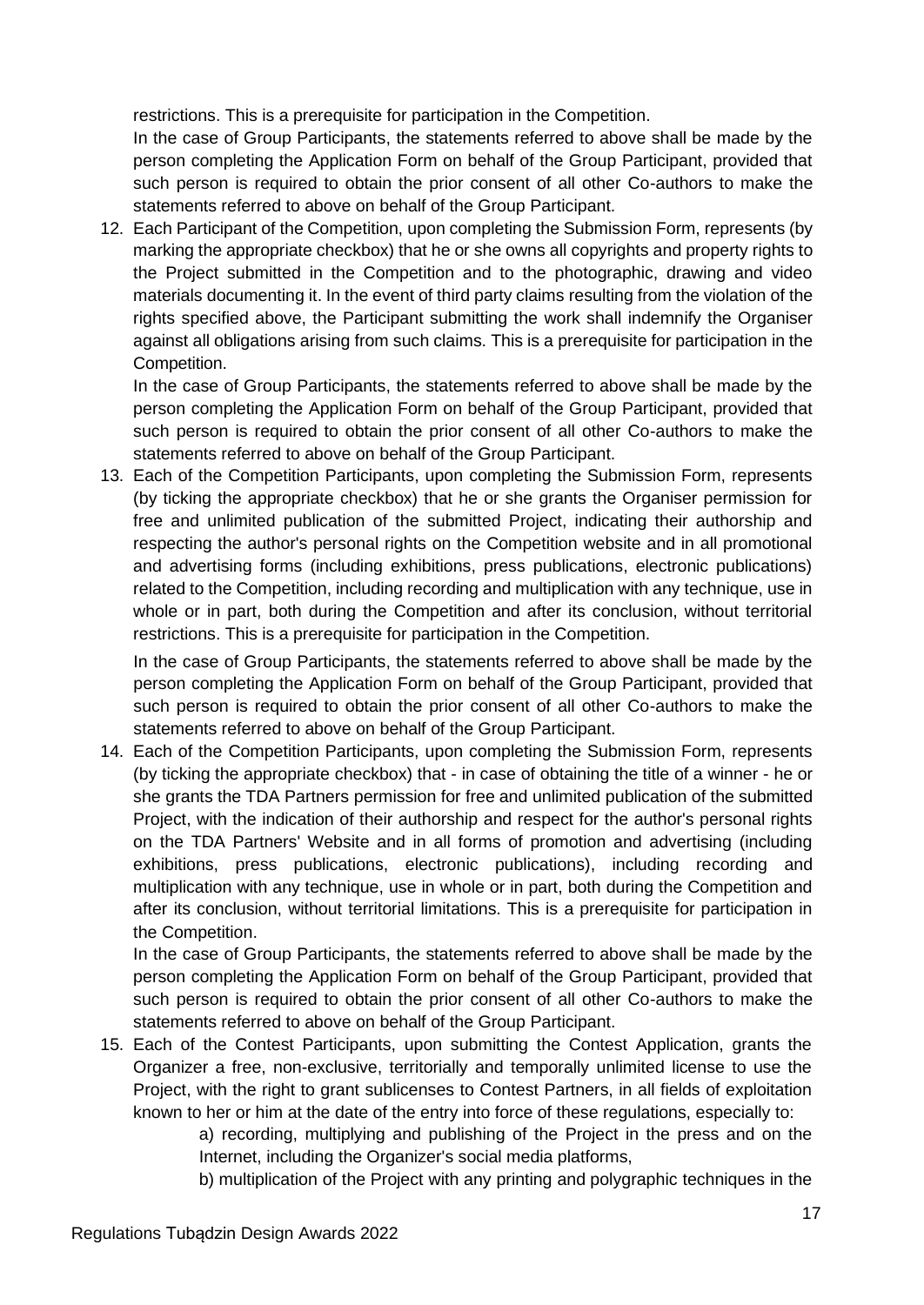form of prints, folders, boards, posters, announcements, banners, etc., public performance, exhibition, display or reproduction,

c)place it on the market, lending of the original or copies,

d) w use for promotional and advertising purposes, as well as for merchandising of the Organizer and Competition Partners,

e) give consent to make any elaborations, alterations, adaptations of the Project, as well as to dispose of and use such elaborations, alterations, and adaptations, and to use the Project in whole or in part in other works.

In the case of Group Participants, the statements referred to above shall be made by the person completing the Application Form on behalf of the Group Participant, provided that such person is required to obtain the prior consent of all other Co-authors to make the statements referred to above on behalf of the Group Participant.

16. The laureate of the Award in the special category "CultureFORM", in exchange for receiving the Award, undertakes to transfer to the Organiser in writing - no later however than on the date of handing over the Prize - the proprietary copyrights to the Project, in the fields of exploitation specified in point 15 above. The laureate of the Prize in the special category "CultureFORM" will also be obliged to authorize the Organizer to exercise the dependent copyrights to the elaborations of the Project and to transfer to the Contracting Authority the exclusive right of consent to the execution of dependent copyrights. If new fields of exploitation emerge in the future, the Winner of the Prize in the special category "CultureFORM" will immediately transfer copyrights to the Organizer for the Project in the above-mentioned fields of exploitation. In the case of Group Participants, the abovementioned obligation is fulfilled by the person filling out the Application Form on behalf of the Group Participant, with the proviso that such person is obligated to obtain the prior

16<sup>1</sup>. The winner of a special assignment entitled "Design the toilets of Teatr Wielki – Polish National Opera in Warsaw" within the" CultureFORM " category, in exchange for receiving it, undertakes to transfer to the Organizer and Teatr Wielki - Polish National Opera in Warsaw in writing, but not later than on the date of the Award, the copyrights to the Project, in the fields of use indicated in point 15 above. The above-mentioned winner also undertakes to authorize the Organizer and Teatr Wielki - Polish National Opera in Warsaw to exercise derivative copyrights to the development of the Project and to transfer to the Organizer Teatr Wielki - Polish National Opera in Warsaw the exclusive right to authorize the exercise of derivative copyrights. If new fields of use are created in the future, the Winner will immediately transfer to the Organizer and Teatr Wielki - Polish National Opera in Warsaw proprietary copyrights to the Project for the above-mentioned fields of use. In the case of Group Participants, the obligation referred to above is made by the person completing the Application Form on behalf of the Group Participant, with the proviso that such a person is required to obtain the prior consent of all other Co-authors to submit, on behalf of the Group Participant, the obligation with the above-mentioned content.

17. All consents may be changed/withdrawn at any time via the "*My Account*" panel in the "*I Accept*" tab*"*.

#### **XI. FINAL PROVISIONS**

1. Entering the Competition is tantamount to accepting these Terms and Conditions.

2. In matters not covered by these Terms and Conditions, the relevant provisions of the Civil Code shall apply.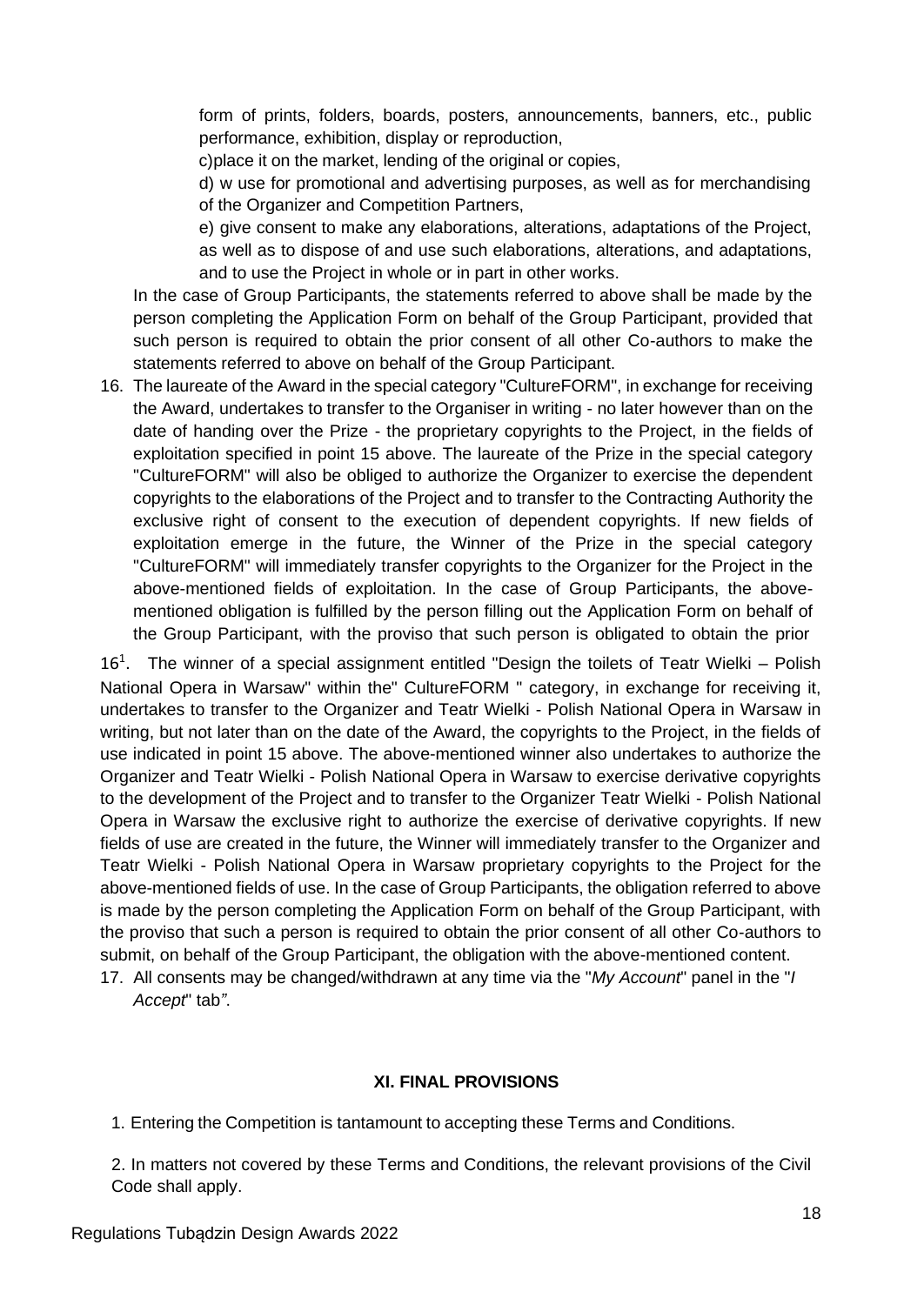3. All disputes and claims related to this Competition shall be settled by a court having jurisdiction over the Organiser's registered office.

4. If you have any questions or concerns about the Competition, please contact us by e-mail: [tda@tubadzin.pl](mailto:tda@tubadzin.pl) or by telephone: 0048 662 015 830 (the hotline is open from Monday to Friday from 9:00 a.m. to 4:00 p.m.).

5. Complaints concerning the Competition should be submitted in writing to the e-mail address: [tda@tubadzin.pl](mailto:tda@tubadzin.pl) no later than 14 working days after the announcement of the results. The Organiser undertakes to consider the complaints immediately and inform about the outcome of their consideration in writing within 30 days from the date of the complaint. The right to lodge a complaint is vested exclusively in the Participants. The Organiser's decision on the complaint is final and binding.

6. A written complaint should include: name, surname, mailing address, telephone number and email address, detailed description and reason for complaint, as well as legible signature of the Participant submitting the complaint. Incomplete complaints or complaints submitted after the expiry of the period indicated in part XI point 5 of these Terms and Conditions are not subject to consideration

7. The Organiser shall not be liable for services provided by third parties, in particular mail and courier services, as well as for entities providing telecommunications services, including those providing access to the Internet.

8. The Organiser shall not be liable for any events that may prevent the proper conduct of the Competition or the Final due to events of force majeure.

9. The Organiser shall not be liable for the Participant's actions or omissions as a result of which the Participant failed to use the Main Award and/or the Stage Award. In particular, the Organiser shall not be liable for any delays by the Participant that prevent participation in the Final, even if the above occurred for reasons beyond the control of the Participant.

10. The Organiser reserves the right to introduce changes to these Terms and Conditions during the Competition. Changes shall come into force 7 days after the Organiser sends written information about the changes to all Participants to the e-mail address of the Contest Participants given in the Application Form.

11. These Terms and Conditions are available during the Competition on the Website, as well as in the Organiser's office.

#### **XII. APPENDICIES**

The following appendices are an integral part of these Rules:

**Appendix No. 1**- Stage Project Appraisal Sheet in categories: Young Power, Everyday Design, Unlimited Architecture,

**Appendix No. 2** - Design Evaluation Form in the "CultureFROM" – special category".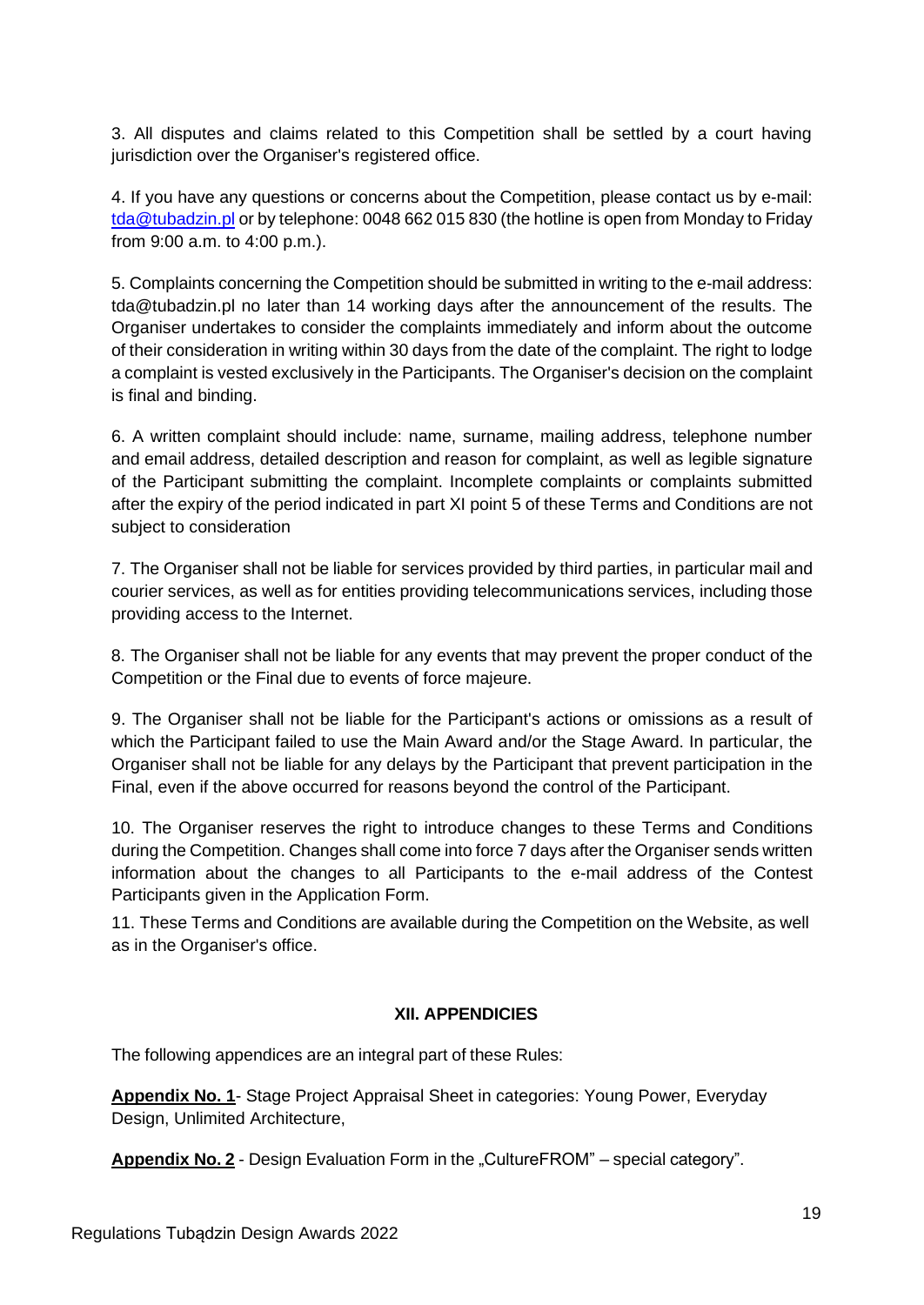**Appendix No. 3** - Principles of a special assignment under the name: "Design the toilets of the Teatr Wielki - Polish National Opera in Warsaw" within the"CultureFORM"category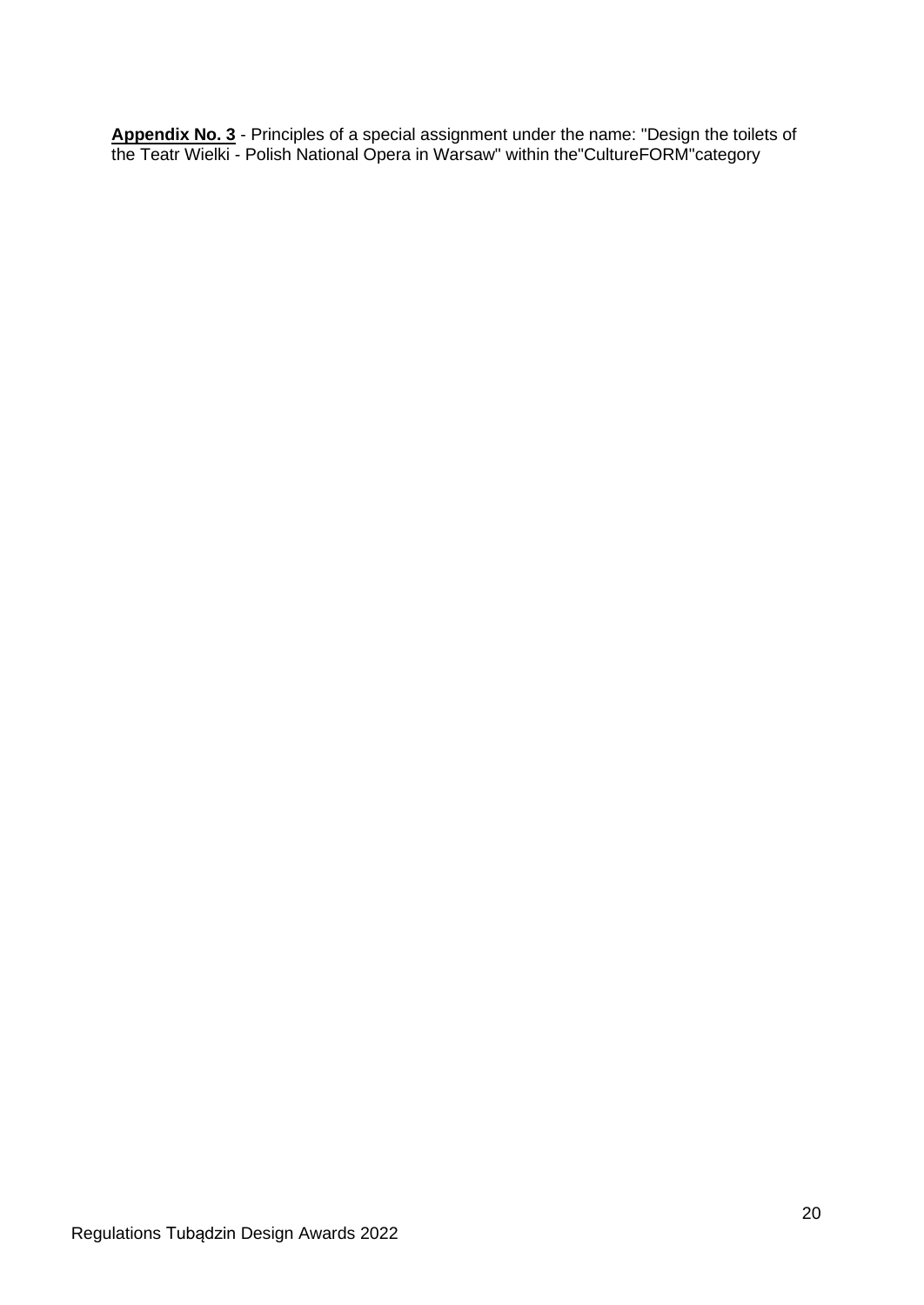**APPENDIX No 1**

### **PROJECT APPRAISAL SHEET**

**STAGE:**

CATEGORY:

SCALE OF PROJECT APPRAISAL:

lowest value highest value

**ID of the project appraised**

| <b>CREATIVITY</b>                               | 1 | $\overline{2}$        | 3 | 4 | 5 | 6 |
|-------------------------------------------------|---|-----------------------|---|---|---|---|
| <b>FUNCTIONALITY</b>                            | 1 | $\mathbf{2}^{\prime}$ | 3 | 4 | 5 | 6 |
| <b>AESTHETICS</b>                               | 1 | $\overline{2}$        | 3 | 4 | 5 | 6 |
| <b>MANNER OF PROJECT</b><br><b>PRESENTATION</b> | 1 | $\overline{2}$        | 3 | 4 | 5 | 6 |

GENERAL ASSESSMENT:

(SCALE 1-6) **SIGNATURE OF THE JURY MEMBER**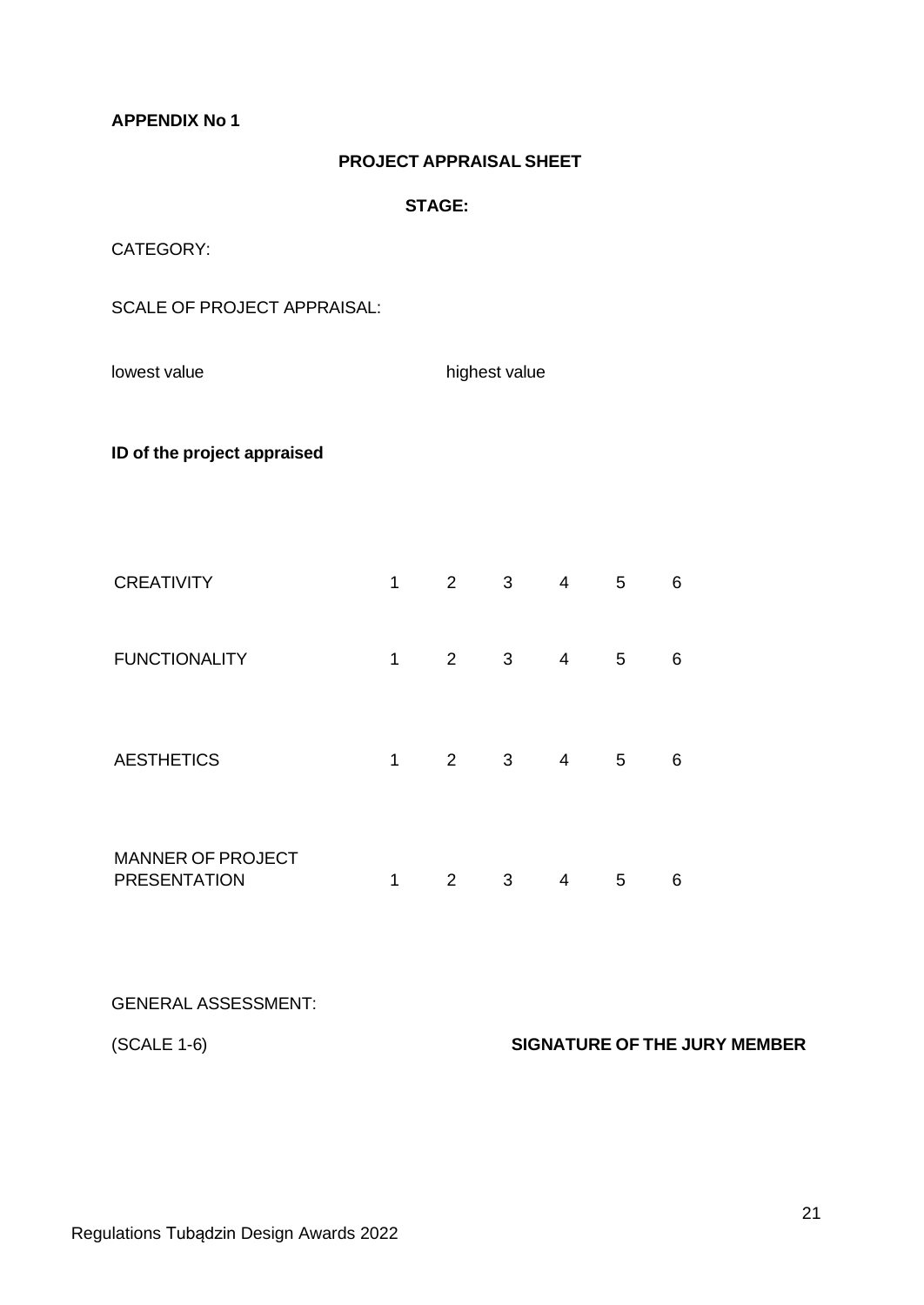## **APPENDIX No 2**

# PROJECT APPRAISAL SHEET **FOR ,,CultureFORM" CATEGORY**

# SCALE OF PROJECT APPRAISAL**:**

lowest value and the highest value

**ID of the project appraised**

| <b>COMPATIBILITY WITH THE</b><br><b>CATEGORY THEME</b> | 1 | $\overline{2}$ | 3 | $\overline{4}$ | 5 | 6 |
|--------------------------------------------------------|---|----------------|---|----------------|---|---|
| <b>CREATIVITY</b>                                      | 1 | 2              | 3 | $\overline{4}$ | 5 | 6 |
| <b>FUNCTIONALITY</b>                                   | 1 | 2              | 3 | $\overline{4}$ | 5 | 6 |
| <b>AESTHETICS</b>                                      | 1 | 2              | 3 | 4              | 5 | 6 |
| <b>MANNER OF PROJECT</b><br><b>PRESENTATION</b>        | 1 | 2              | 3 | 4              | 5 | 6 |

GENERAL ASSESSMENT:

# (SCALE 1-6) **SIGNATURE OF THE JURY MEMBER**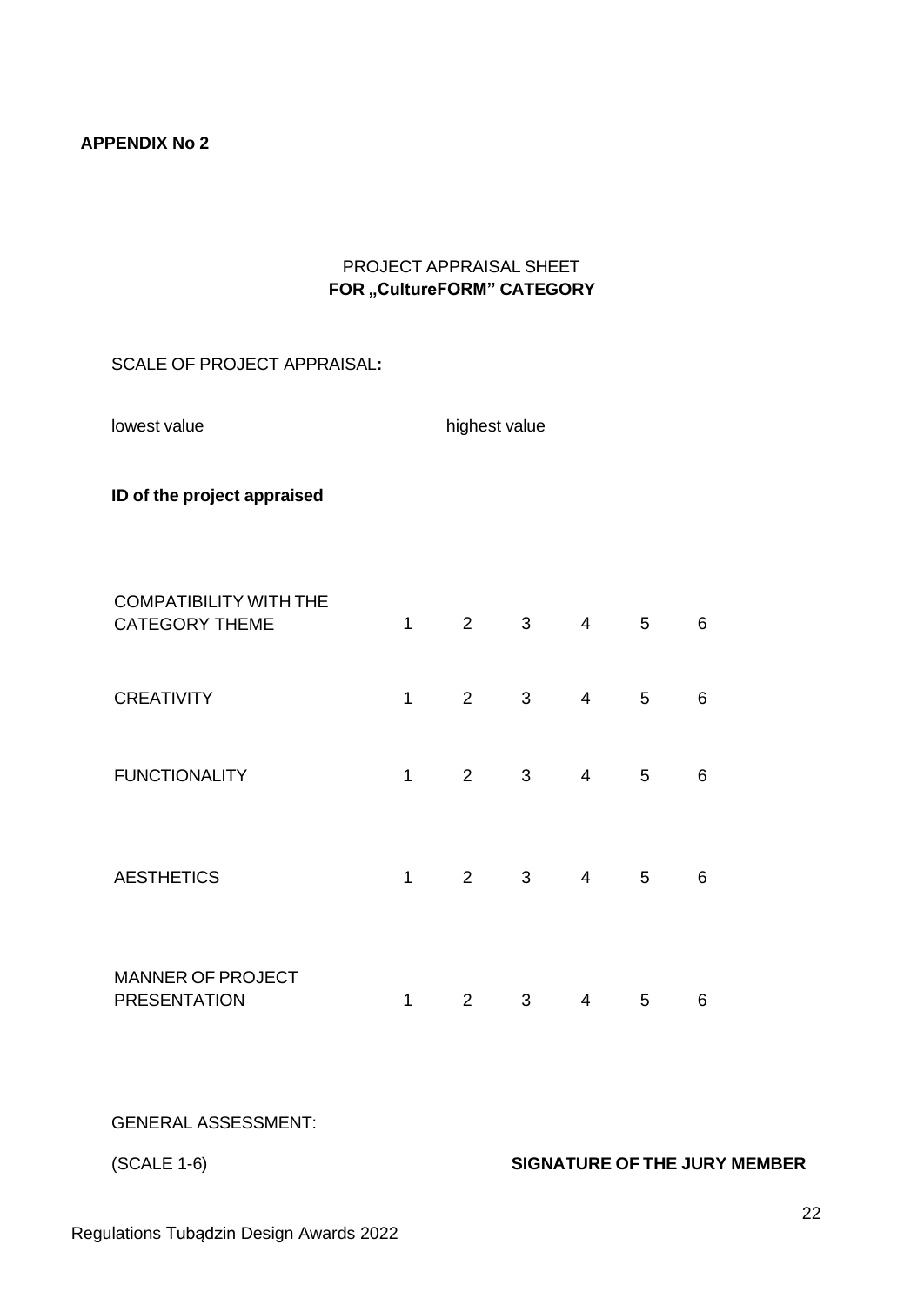## **APPENDIX No. 3**

The rules of the special assignment under the name *"Design toilets of Teatr Wielki - Polish National Opera in Warsaw"* within the CultureFORM category

### **1. Specification**

Name of the assignment within the CultureFORM category *"Design the toilets of Teatr Wielki - Polish National Opera in Warsaw"*

Within the **CultureFORM category,** as the organizer of the competition together with the Partner of the competition - Teatr Wielki - Polish National Opera in Warsaw, we are opening an additional design space for architects along with its theme *"Design the toilets of Teatr Wielki - Polish National Opera in Warsaw"*

The spaces of the theatre have their own history and the atmosphere that prevails.

We invite you to take a virtual journey: [https://teatrwielki.pl/wirtualnyspacer/#](https://teatrwielki.pl/wirtualnyspacer/)

The challenge for an architect and a designer is to prepare the concept of toilets located in the theatre spaces, separately women's and men's toilets, including toilets for the disabled people. The project should contain the author's idea and meet the competition requirements contained in the Regulations as well as refer to the base materials.

The sublime climate in the representational spaces Teatr Wielki - Polish National Opera is a reason for many Guests to experience culture and contact with the idea of authors. In order to meet the needs of Teatr Wielki - Polish National Opera in Warsaw, we are challenging the architectural community to design the theatre's toilets, which should blend in with representative **places** in a coherent way. The toilets of Teatr Wielki - Polish National Opera in Warsaw are places that you can design and show to the world as your concept.

Take up the *"Design the toilets of Teatr Wielki - Polish National Opera in Warsaw"* challenge.

2. **Deadline for submission of projects**:

from 28th June 2022 to 30th November 2022

**3. Main prize:** The winner of the project concept will receive prizes in the form of:

- The title of the Laureate within the **CultureFORM** category in the *"Design the toilets of Teatr Wielki - Polish National Opera in Warsaw"* assignment
- 1500 EUR
- Publication, personalized interview and promotion of the Winner in trade journals as well as promotion on Teatr Wielki - Polish National Opera website.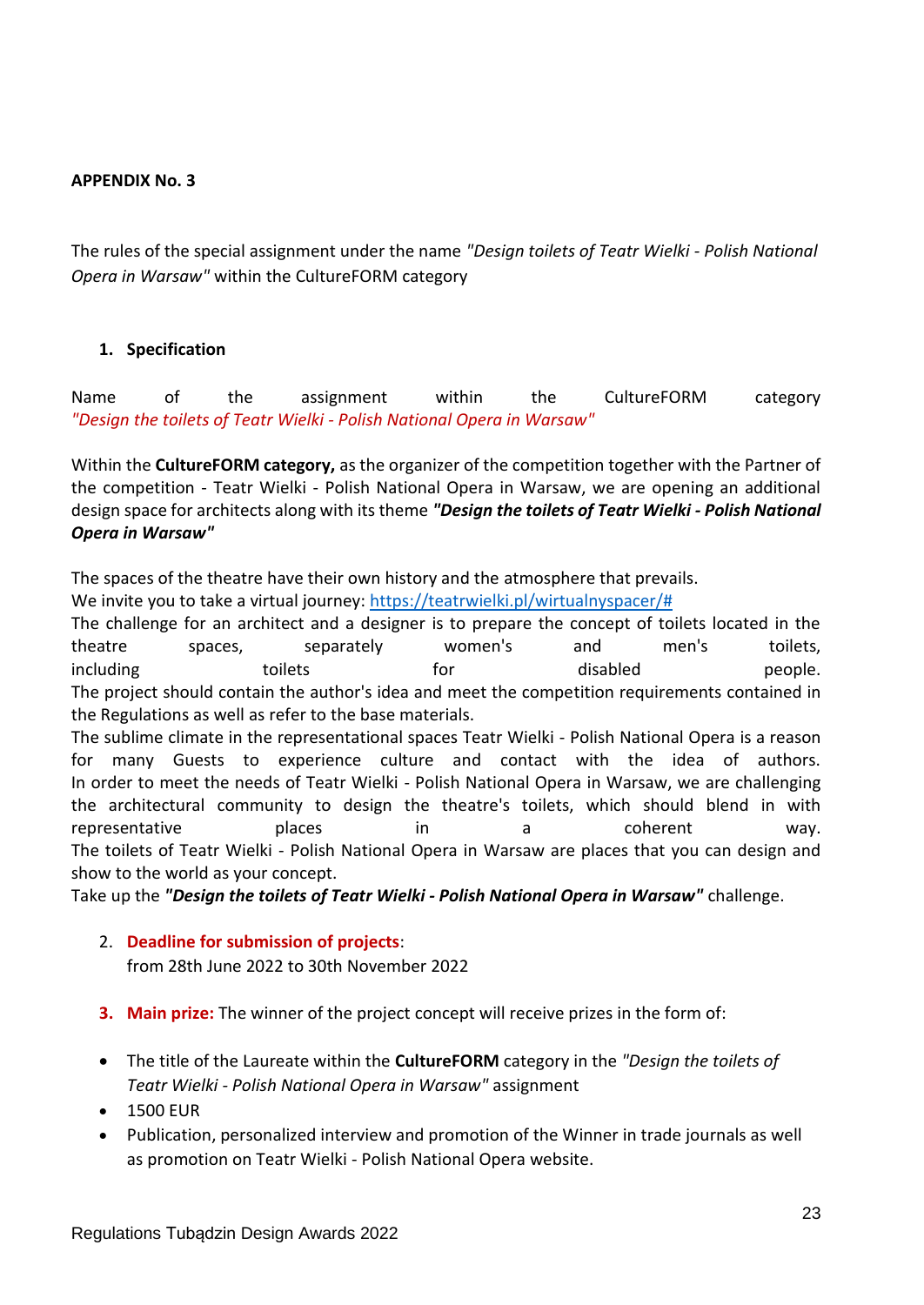• Placing the author in international promotional materials in the CultureFORM **theme**

If the author of the winning concept of the *"Design the toilets of Teatr Wielki - Polish National Opera in Warsaw"* assignment is willing to participate in its implementation, he or she will be invited to take part by the contractor and the investor.

In the light of the assignment that we are announcing, the author of the concept in relation to the annex regarding the "Design the toilets of Teatr Wielki - Polish National Opera in Warsaw" assignment remains the author of the concept along with the promotion of his or her Person.

### **4. Competition requirements:**

#### **Ideological**

The idea of the suggested assignment is to design a concept that responds to the needs of the theatre guests in the category of a coherent reception of space, communing with well-designed spaces that match the entire character of the interior Teatr Wielki - Polish National Opera. Attention paid to detail is close to every person with a high sense of sensitivity and aesthetics. The aim is also to provide a concept of toilet space that may become its implementation in the future.

### **Functional**

The prepared concept should preserve the existing functional system as well as the location of sanitary facilities.

The concept cannot take into consideration solutions that involve changing the location of drainwaste-vent systems and entrance doors leading from the corridor.

The scope of the concept includes the following rooms:

- Men's toilet with a vestibule (at least 2 toilet bowls, at least 3 urinals, at least 2 washbasins) and a separate room constituting a toilet for the disabled (1 toilet bowl, 1 washbasin)
- Women's toilet with 2 vestibules (at least 2 toilet bowls, at least 3 washbasins) and a separate room constituting a toilet for the disabled (1 toilet bowl, 1 washbasin)

# **Formal**

- The design should be based on the base materials
- At least 8 graphic files, max 15 graphic files should be attached to the project
- graphic files should be in \*jpg or \*png format; the minimum resolution of a single file is 1920x1080 pixels, 72 dpi, and its size cannot exceed 5 MB
- graphic files should meet the aesthetic and compositional requirements (they should not contain logos or watermarks, etc.)
- a description should be attached to the submitted project the length of the description is min. 500 max. 1500 characters with spaces)

# **Product**